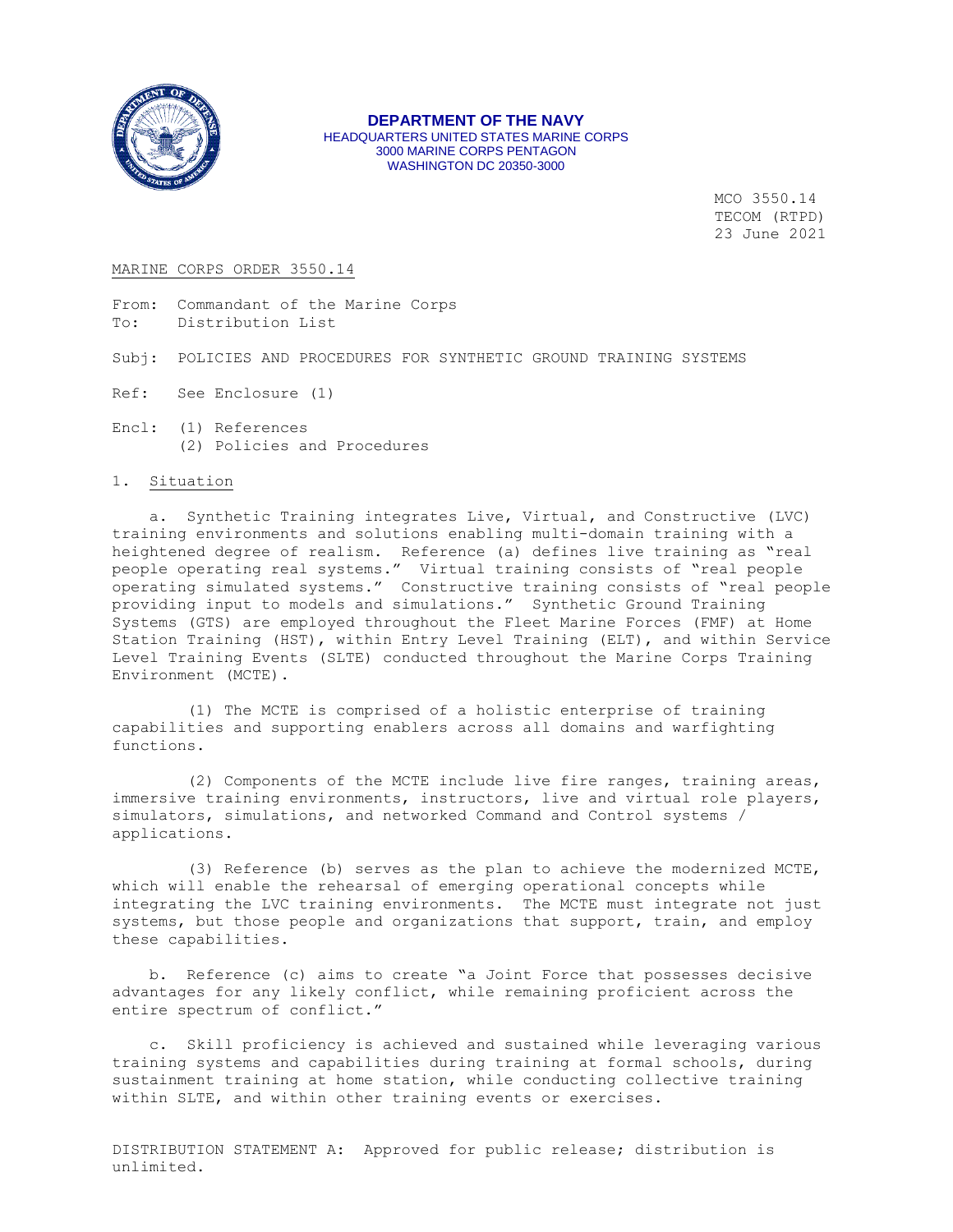d. While working toward increased proficiency, reference (d) introduces guidance to shape a Capstone Concept of Joint Operations calling for a "Joint Force designed and able to out-think, out-maneuver, and out-fight any adversary under conditions of disruptive change."

 e. Reference (e) identifies education and training as one of five priority focus areas, and states that "…the force lacks the necessary modern simulators to sustain training readiness." To address this concern, the Commandant directs "a deliberate plan to invest, divest, and reset." Furthermore, reference (e) suggests that our training system expenditures must result in "greater readiness and… a return to the Service for the investment."

 f. Reference (f) highlights the required transformation to meet the demands of modern and anticipated operational environments.

2. Mission. Define roles and responsibilities of all Synthetic GTS stakeholders throughout the MCTE, outline investment / divestment decision criteria related to current training systems, and develop a method to evaluate the anticipated value of future Synthetic GTS prior to an acquisition decision to meet the Commandant's intent and address training challenges identified within reference (e).

#### 3. Execution

- a. Commander's Intent and Concept of Operations
	- (1) Commander's Intent

 (a) To meet the expressed intent and objectives set forth within references (e) and (f) and achieve a modernized MCTE, we must be deliberate in our approach to shaping training system requirements as they relate to capability development, acquisition, and sustainment throughout a program life cycle.

 (b) Training stakeholders must justify training-related expenditures with defensible data to inform resource decisions. In support of these efforts, we will routinely collect and report qualitative and quantitative performance data to better capture the utility of a given training system and shape investment / divestment criteria.

 (c) The Marine Corps will continually seek to improve operational readiness and increase lethality through quality learning experiences conducted throughout the MCTE while optimizing our investments within given resource constraints.

#### (2) Concept of Operations

 (a) Commanding General, Training and Education Command (CG TECOM) is the Service lead and sponsor for all TECOM-sponsored Synthetic GTS.

 (b) TECOM, Range and Training Programs Division (RTPD) serves as the Resource and Requirements Sponsor for all TECOM-sponsored Synthetic GTS.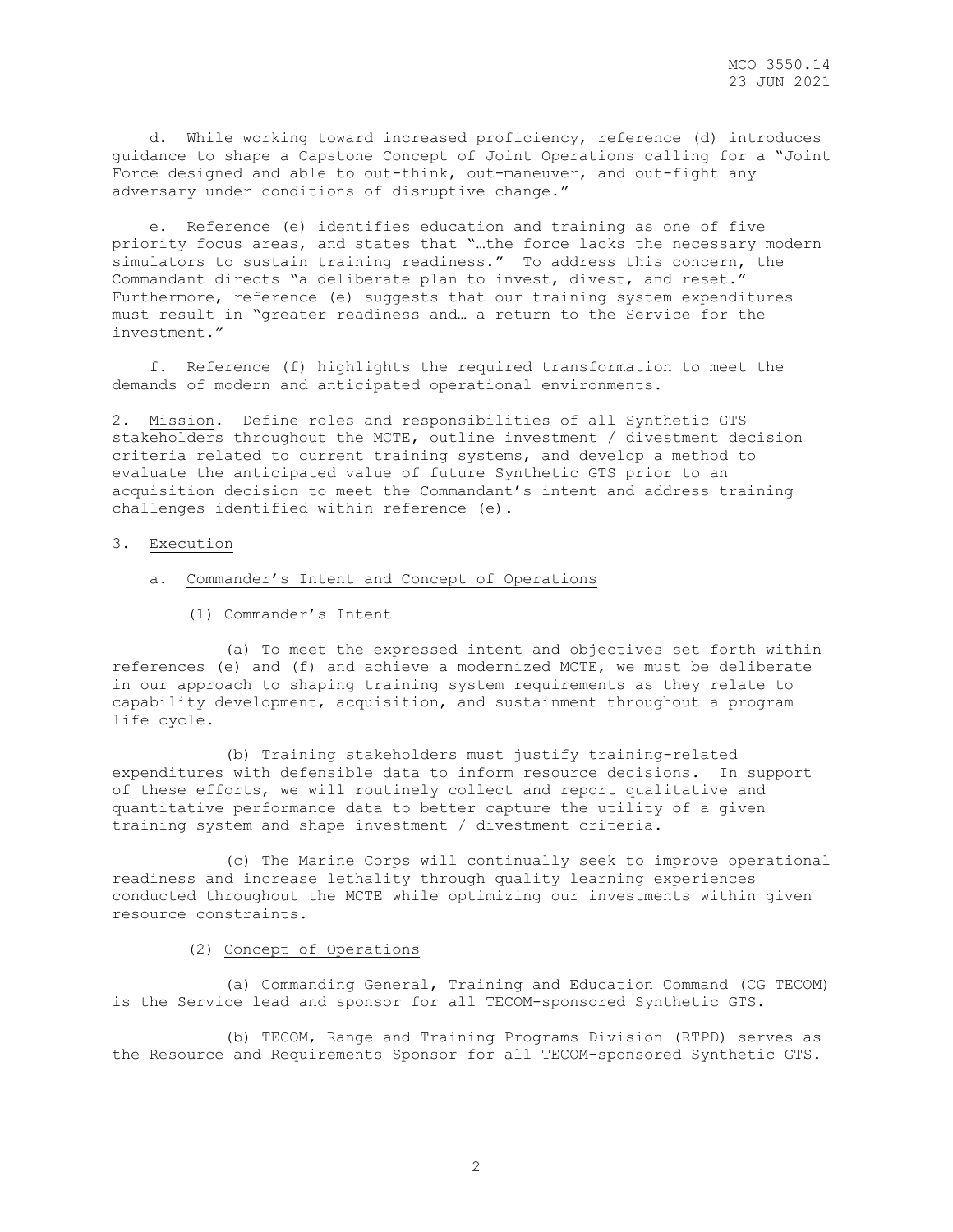(c) TECOM, Marine Air Ground Task Force Training Command (MAGTFTC) supports enterprise-level trends analysis and data collection from all units conducting SLTE.

 (d) Marine Corps Systems Command (MARCORSYSCOM), Program Manager, Training Systems (PM TRASYS) serves as the designated acquisition program manager for all TECOM-sponsored Synthetic GTS.

 (e) Deputy Commandant, Installations and Logistics (DC I&L) provides support facilities, infrastructure, and logistical requirements for all TECOM-sponsored Synthetic GTS employed across the Marine Corps Installations.

## b. Coordinating Instructions

 (1) Synthetic GTS needs are borne of the user community. For a validated training need to become an enduring requirement, these requirements must be incorporated within the appropriate Training and Readiness (T&R) Manual as a component of progressive training in support of a specific T&R event.

 (2) TECOM will maintain a prioritized list of validated training capability gaps, assessing whether they can be addressed via non-materiel solutions, or through materiel solutions.

 (3) Related to training systems, MARCORSYSCOM, PM TRASYS will engage in solution development by conducting a Front End Analysis (FEA) early in the Requirements Transition Process (RTP).

 (4) DC I&L will be consulted at the appropriate time and phase of capability development to ensure training support concepts, to include facilities support planning, are properly coordinated and addressed with a system fielding plan.

 (5) Stakeholder Roles and Responsibilities are further defined within Chapter 1 of this Order.

## 4. Administration and Logistics

 a. CG TECOM will modify this Order, as required, to ensure its currency and relevance. This Order is focused specifically on TECOM-sponsored Synthetic GTS employed throughout the Marine Corps and is intended to address the Commandant's guidance while working toward all stated objectives.

 b. Requests for deviation from any of the provisions of this Order must be submitted via the appropriate Chain of Command to CG TECOM.

 c. Records Management. Records created as a result of this directive shall be managed according to National Archives and Records Administration (NARA)-approved dispositions per SECNAV M-5210.1 CH-1 to ensure proper maintenance, use, accessibility and preservation, regardless of format or medium. Records disposition schedules are located on the Department of the Navy/Assistant for Administration (DON/AA), Directives and Records Management Division (DRMD) portal page at:

https://portal.secnav.navy.mil/orgs/DUSNM/DONAA/DRM/Records-and-Information-Management/Approved%20Record%20Schedules/Forms/AllItems.aspx. Refer to MCO 5210.11F for Marine Corps records management policy and procedures.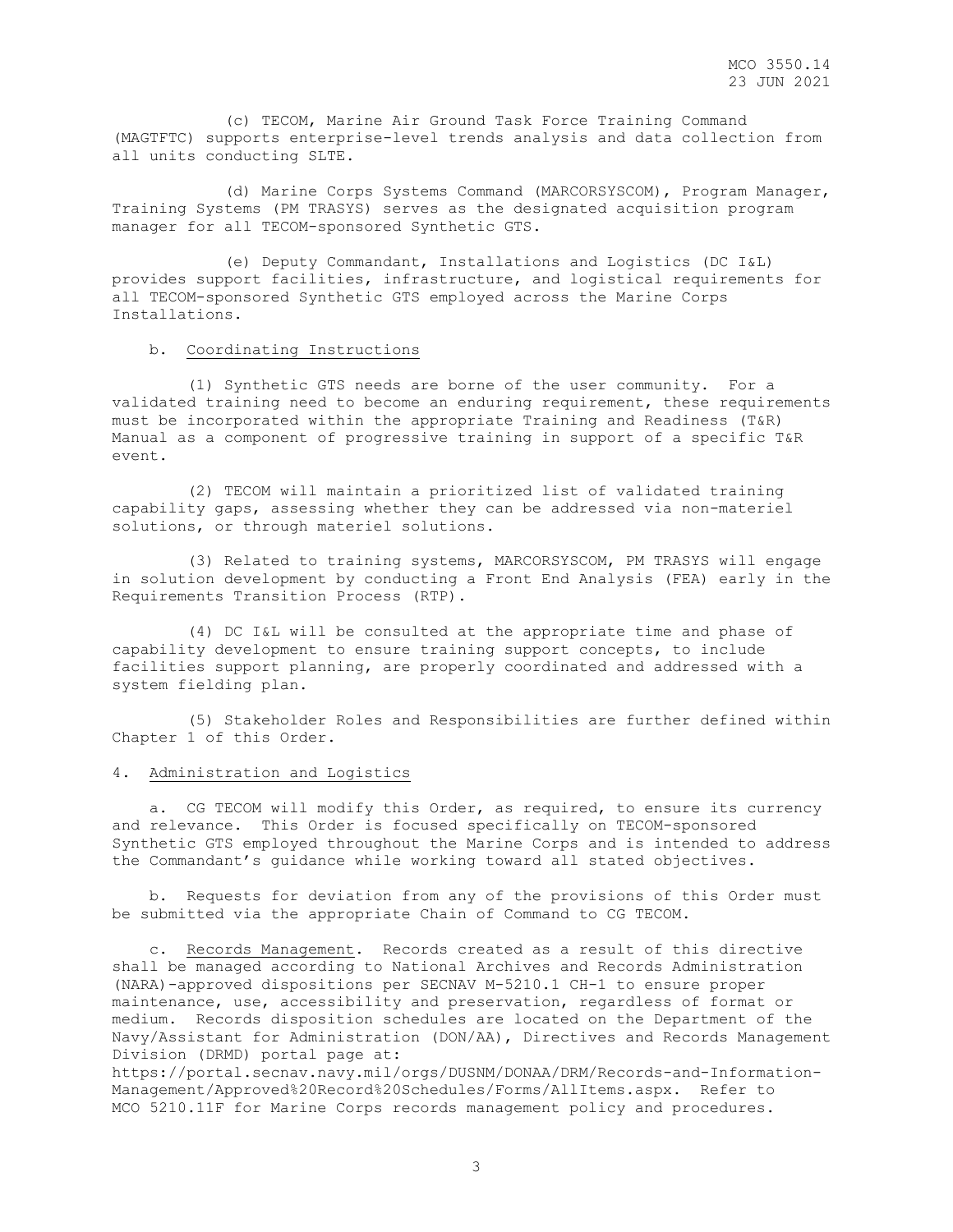d. Privacy Act. Any misuse or unauthorized disclosure of Personally Identifiable Information (PII) may result in both civil and criminal penalties. The Department of the Navy (DON) recognizes that the privacy of an individual is a personal and fundamental right that shall be respected and protected. The DON's need to collect, use, maintain, or disseminate PII about individuals for purposes of discharging its statutory responsibilities shall be balanced against the individuals' right to be protected against unwarranted invasion of privacy. All collection, use, maintenance, or dissemination of PII shall be in accordance with the Privacy Act of 1974, as amended (5 U.S.C. 552a) and implemented per SECNAVINST 5211.5F.

 e. Recommendations. Recommendations concerning the content of this Order are welcomed and may be directed to Training and Education Command, Range and Training Programs Division via the appropriate Chain of Command.

# 5. Command and Signal

- a. Command. This Order is applicable to the Marine Corps Total Force.
- b. Signal. This Order is effective the date signed.

un k LEWIS A. CRAPAROTTA

Commanding General Training and Education Command By Direction

DISTRIBUTION: PCN 10203368200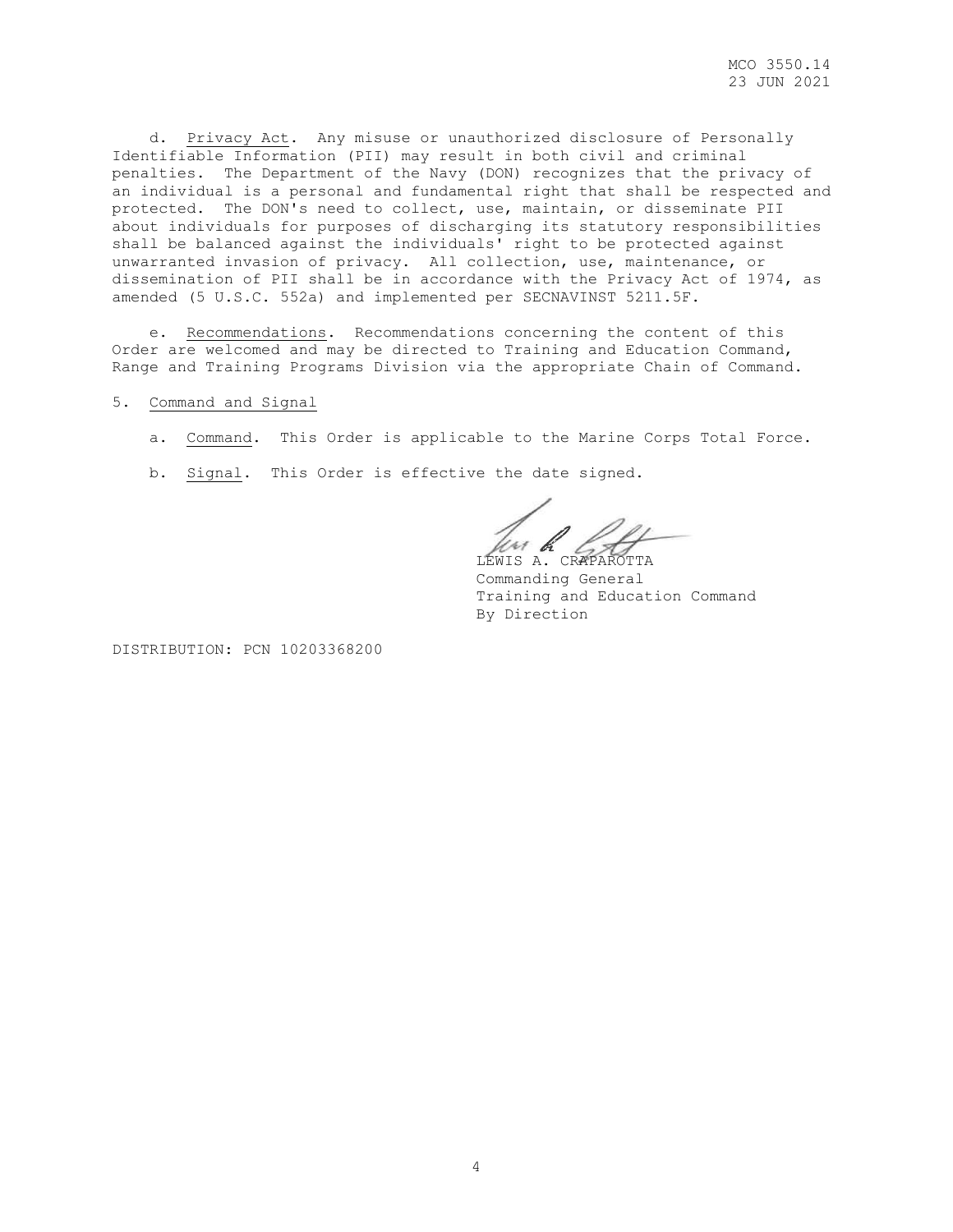## REFERENCES

(a) Joint Live Virtual and Constructive (JLVC) Federation Integration Guide (b) Marine Corps Training Environment Modernization Plan (c) National Defense Strategy (2018) (d) National Military Strategy (2018) (e) 38th Commandant's Planning Guidance (f) U.S. Marine Corps Force Design 2030 (g) SECNAV Notice 5210 (h) SECNAV M-5210.1 CH-1 (i) MCO 5210.11F (j) 5 U.S.C. 552a (k) SECNAVINST 5211.5F (l) MCO 3900.20 (m) MCO 5311.1E (n) CDCBul 5400 (o) OPNAVINST 1500.76C (p) Marine Corps Rapid Capabilities Office Handbook (q) Marine Corps Integrated Test and Evaluation Handbook (r) DoDI 5000.61, October 15, 2018 (s) MCO 3550.10 (t) TECOM Campaign Plan (u) MCO 1553.2C (v) NAVMC 1553.1A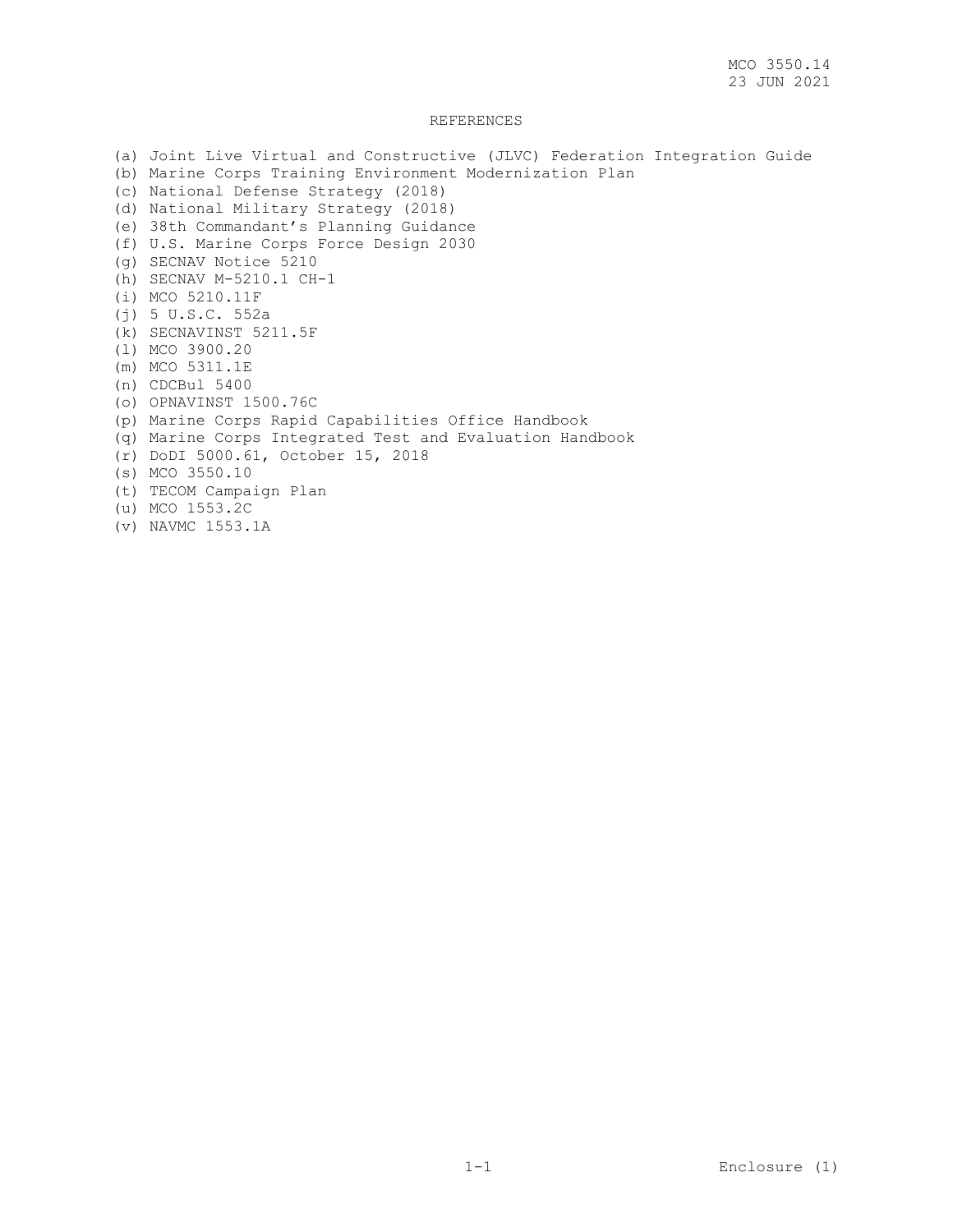# **TABLE OF CONTENTS**

| <b>IDENTIFICATION</b>             | <b>TITLE</b>                                                                                                                                                                                                                                           | <b>PAGE</b> |
|-----------------------------------|--------------------------------------------------------------------------------------------------------------------------------------------------------------------------------------------------------------------------------------------------------|-------------|
| Chapter 1                         | Roles and Responsibilities                                                                                                                                                                                                                             |             |
| 1.<br>2.                          | Commanding General, Training and Education                                                                                                                                                                                                             |             |
| 3.                                | Deputy Commandant, Combat Development and                                                                                                                                                                                                              |             |
| 4.                                | Deputy Commandant, Plans, Policies, and                                                                                                                                                                                                                |             |
| 5.<br>6.<br>7.<br>8.<br>9.<br>10. | Deputy Commandant, Aviation1-3<br>Deputy Commandant, Information1-3<br>Deputy Commandant, Installations and Logistics1-3<br>Deputy Commandant, Programs and Resources1-3<br>Commanders, Marine Forces1-3<br>Commander, Marine Corps Systems Command1-4 |             |
| Chapter 2                         | Formulating Requirements                                                                                                                                                                                                                               |             |
| 1.<br>2.<br>3.<br>4.              | Capabilities Based Assessment2-1<br>Requirements Transition Process 2-1<br>Determining Service-Level Training Requirements2-2<br>Front End Analysis2-2                                                                                                 |             |
| Chapter 3                         | Ensuring Training Effectiveness                                                                                                                                                                                                                        |             |
| $1$ .<br>$2$ .<br>3.<br>4.        | Military Utility Assessment3-1<br>Field User Evaluation3-1<br>Training Effectiveness Evaluation3-2                                                                                                                                                     |             |
| Chapter 4                         | Training System Accreditation                                                                                                                                                                                                                          |             |
| 1.<br>2.<br>3.<br>4.              | Verification, Validation, and Accreditation4-1                                                                                                                                                                                                         |             |
| Chapter 5                         | Sustainment and Modernization                                                                                                                                                                                                                          |             |
| 1.<br>2.                          | Divest To Invest Strategy5-1<br>Informing a Utility Score5-1                                                                                                                                                                                           |             |
| Chapter 6                         | Training and Support                                                                                                                                                                                                                                   |             |
| 1.<br>2.<br>3.<br>4.              | Instructional Systems Design6-1                                                                                                                                                                                                                        |             |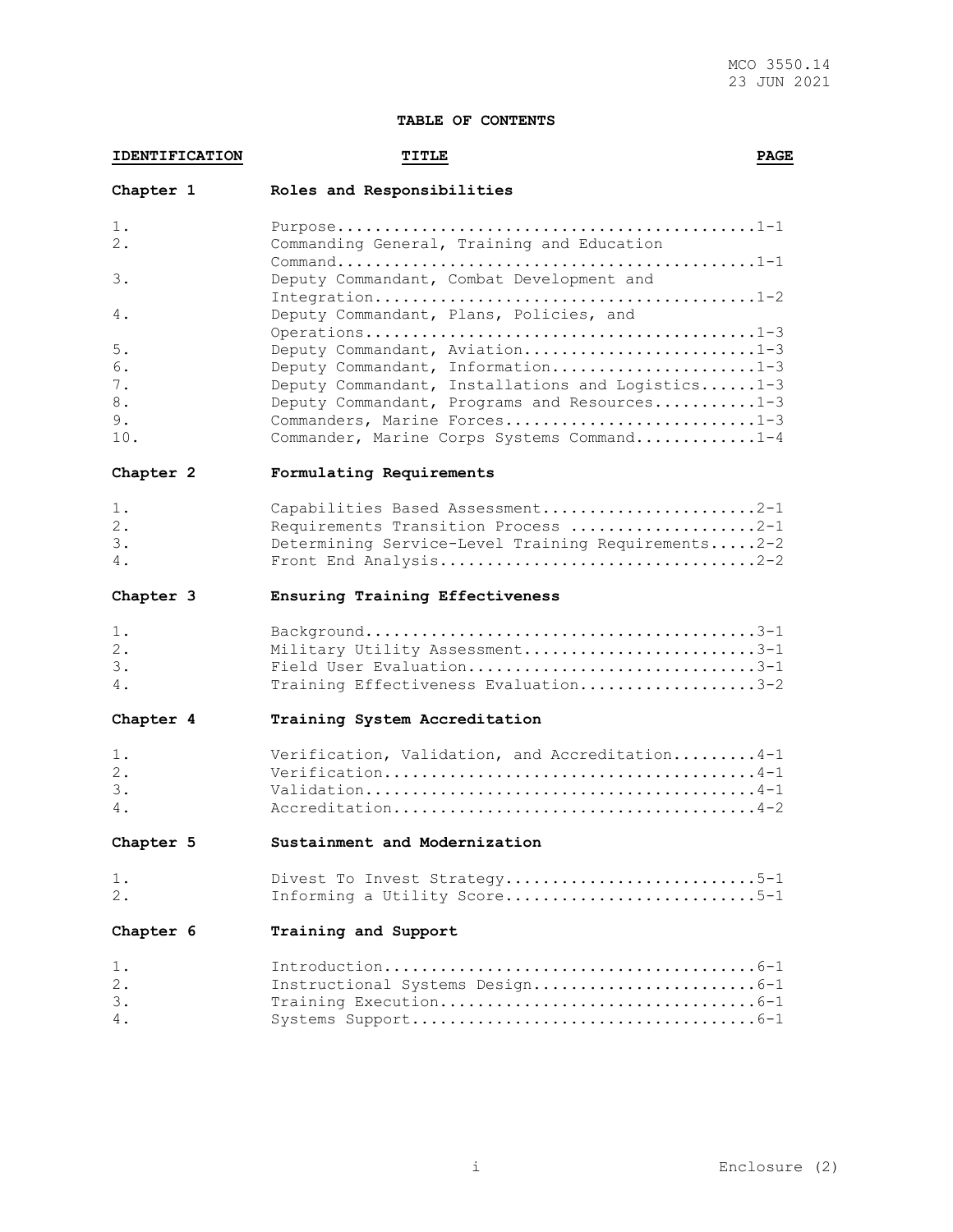| Chapter 7             | Assessment and Evaluation                                                      |
|-----------------------|--------------------------------------------------------------------------------|
| 1.<br>2.<br>$\beta$ . | Quantitative Performance Assessment7-2<br>Comprehensive Training Assessment7-3 |
| Chapter 8             | Scheduling and Reporting                                                       |
| 1.<br>2.<br>3.        |                                                                                |
| Appendix A            | Glossary of Acronyms And Abbreviations $A-1$                                   |
| Appendix B            | Applicable Synthetic Ground Training SystemsB-1                                |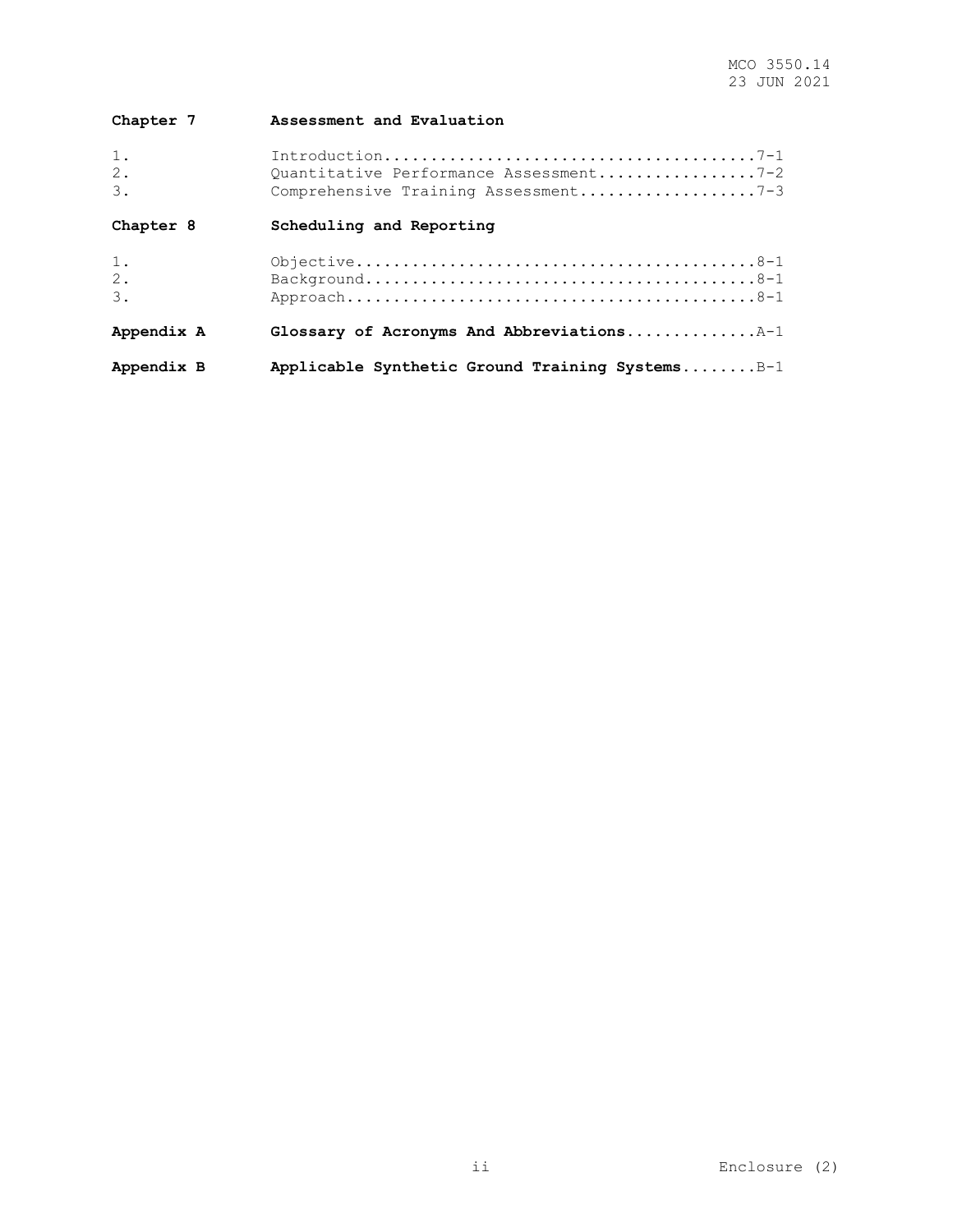#### Roles and Responsibilities

1. Purpose. The purpose of this chapter is to clarify roles and responsibilities spanning multiple stakeholder organizations. Coordination amongst interdependent organizations is essential to maximize the benefits of Synthetic GTS, targeting increased skill proficiency and improved operational readiness.

#### 2. Commanding General, Training and Education Command (CG TECOM)

 a. Serves as the proponent for all matters pertaining to the oversight, coordination, and execution of all live and synthetic training conducted throughout the MCTE.

 b. Serves as the Executive Agent for all matters pertaining to live and synthetic training capabilities and concepts employed within the MCTE.

 c. Develops and implements policy in support of the effective execution of LVC training conducted throughout the MCTE.

 d. Plans and conducts a recurring Working Group (WG) amongst stakeholders to gain synergy, communicate Synthetic GTS status, and collect user feedback.

 e. Provides Subject Matter Experts (SME) to participate in Capability Portfolio Management WGs and governance boards.

 f. Determines and validates training standards, requirements, and objectives to be supported by Synthetic GTS.

 g. Manages Instructional Systems Design (ISD) and Training Execution functions of all TECOM-sponsored Synthetic GTS.

 (1) Establishes and maintains current, relevant curriculum to support quality training across all TECOM-sponsored Synthetic GTS employed within ELT, HST, and SLTE.

 (2) Implements formative and collective performance assessment across all Synthetic GTS to inform program evaluation.

 (3) Manages Training Execution across all Synthetic GTS at all major installations via a cadre of operator / instructors. Specific operator / instructor requirements will vary across the Synthetic GTS as some systems are user-intuitive, while others require contextual information or instruction in advance.

 (4) Resources the regional Training Support Centers to best support the FMF by aligning TECOM training resources to progressive training design at each major installation.

 h. Follows the RTP to initiate the coordinated development of capabilities requirements documents with the materiel developer to ensure system Key Performance Parameters, Key System Attributes, and Additional Performance Attributes are accurate, achievable, verifiable, and based upon a concept of employment with quantifiable measures of effectiveness.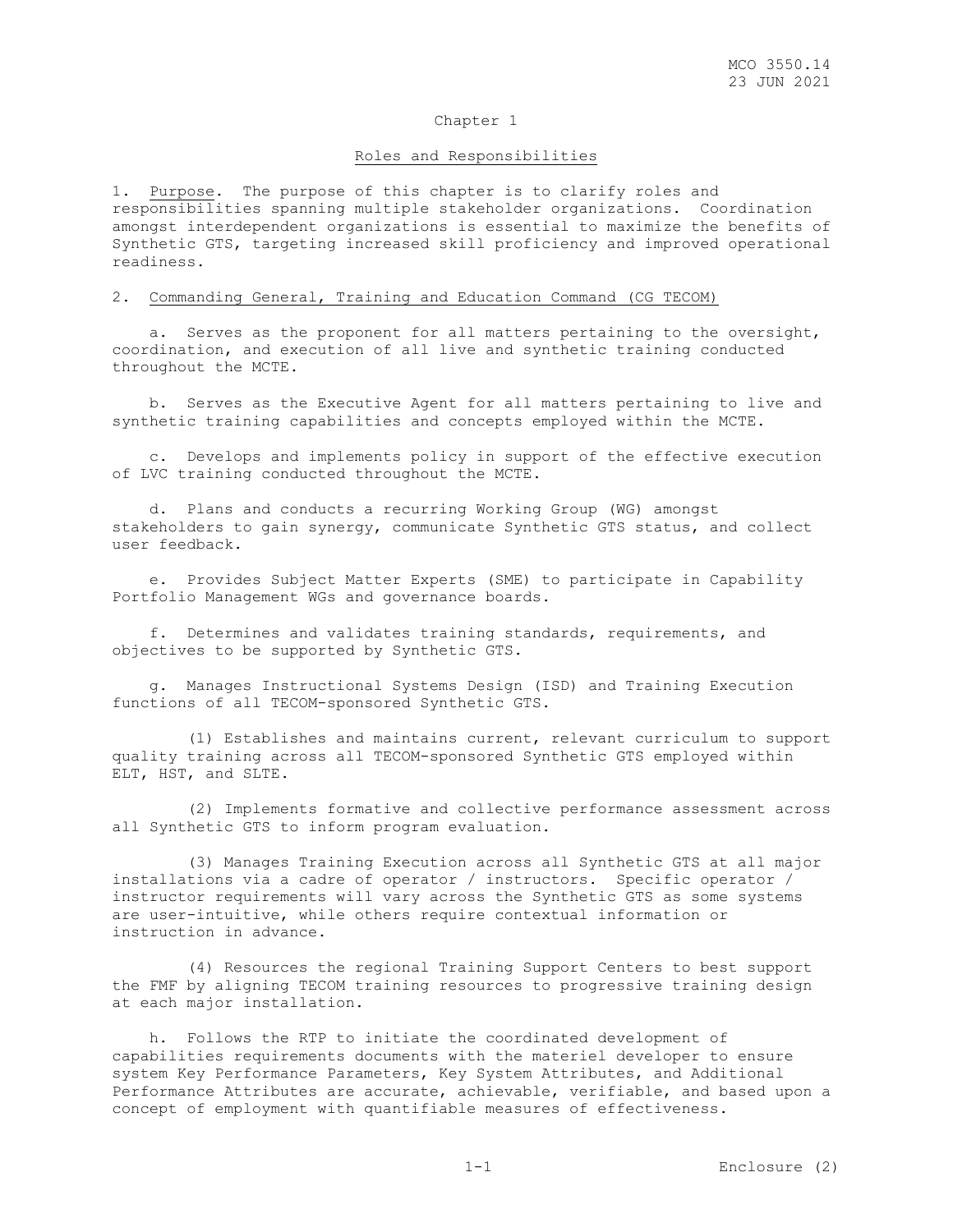i. Provides sponsorship for all Planning, Programming, Budgeting, Execution, and Audit (PPBEA) efforts.

 j. Maintains accountability of TECOM-sponsored Synthetic GTS employed throughout the Marine Corps.

 k. Coordinates with DC I&L for the provision of infrastructure, facilities, and logistics support to Synthetic GTS located aboard Marine Corps Installations.

 (1) Advocates for facilities requirements to support Synthetic GTS within the Facilities Sustainment, Restoration, and Modernization and Military Construction processes.

 (2) Resources the installations to achieve sufficient GTS scheduling capacity supporting TECOM utilization data collection efforts in accordance with this Order.

 l. Coordinates the acquisition of new training capabilities and life cycle sustainment of existing training capabilities with MARCORSYSCOM.

 m. Serves as the Accreditation Authority for all TECOM-sponsored Synthetic GTS.

 n. Manages synthetic training needs from the FMF for inclusion in a Training and Education Gap List. The Training and Education Gap List will be maintained as a sub-set of the Marine Corps Gap List.

 o. Considers the unique requirements of the Reserve Component when addressing training gaps and capability development.

 p. Serves as the Training Community Lead on the Marine Corps Modeling and Simulation Integrated Process Team in pursuit of MCTE interoperability standards.

 q. Coordinates training requirements with sister services to improve LVC interoperability when employed as a joint force.

 r. Ensures the accurate and timely tracking of expenditures in order to validate the effectiveness of resourcing.

3. Deputy Commandant, Combat Development and Integration (DC CD&I)

 a. Identifies validated training capability gaps to CG TECOM in accordance with reference (s) and this Order.

 b. Serves as the requirements authority to achieve MCTE interoperability.

 c. Leads the RTP process in support of synthetic training capability requirements documents.

 d. Conducts the Doctrine, Organization, Training, Materiel, Leadership and Education, Personnel, and Facilities with Cost Awareness (DOTMLPF-C) Working Group to forward initiatives related to synthetic training capabilities.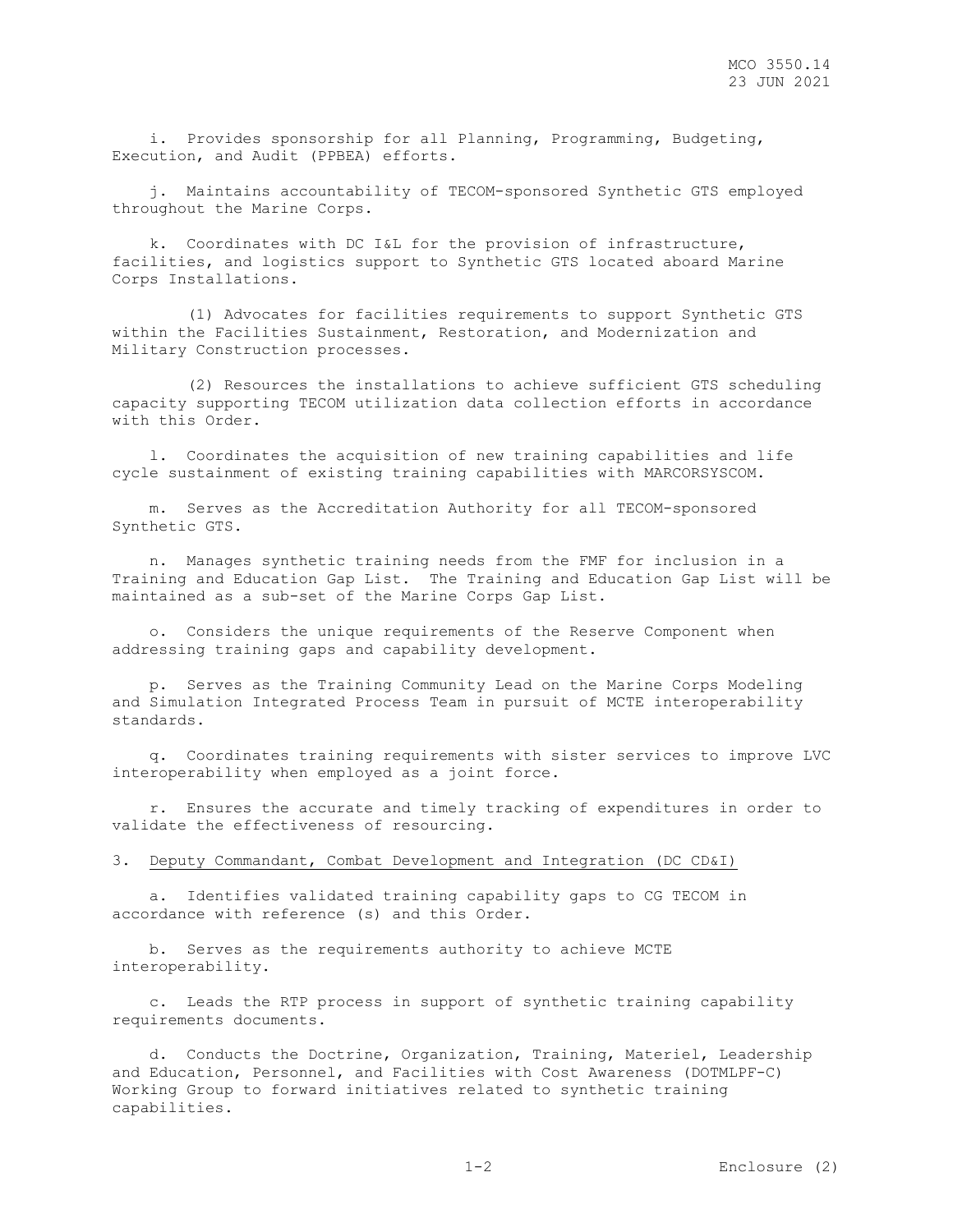# 4. Deputy Commandant, Plans, Policies, and Operations (DC PP&O)

 a. Identifies validated training capability gaps to CG TECOM in accordance with reference (s) and this Order.

 b. Supports the development of capability requirements to achieve MCTE interoperability.

#### 5. Deputy Commandant, Aviation (DC Avn)

 a. Identifies validated training capability gaps to CG TECOM in accordance with reference (s) and this Order.

 b. Supports the development of capability requirements to achieve MCTE interoperability.

### 6. Deputy Commandant, Information (DC I)

 a. Identifies validated Operations in the Information Environment training capability gaps to CG TECOM in accordance with reference (s) and this Order.

 b. Through the Network Governance Board, supports MCTE capability requirements to achieve interoperability with the Marine Corps Information Environment Enterprise (MCIEE).

 c. Ensures MCTE network access requirements are addressed as a component of the MCIEE.

#### 7. Deputy Commandant, Installations and Logistics (DC I&L)

 a. Identifies validated training capability gaps to CG TECOM in accordance with reference (s) and this Order.

 b. Supports the development of capability requirements to achieve MCTE interoperability.

 c. Provides infrastructure support to Synthetic GTS inclusive of facilities and logistical support aboard Marine Corps installations.

 d. Supports Synthetic GTS scheduling within the Range Facility Management Support System (RFMSS) at each major installation.

8. Deputy Commandant, Programs and Resources (DC P&R). Supports TECOM throughout the PPBEA process in support of MCTE modernization.

#### 9. Commanders, Marine Forces

 a. Identify validated training capability gaps to CG TECOM in accordance with reference (s) and this Order.

 b. Support the development of capability requirements to achieve MCTE interoperability.

 c. Drive MCTE modernization through the identification of training and education gaps within HST.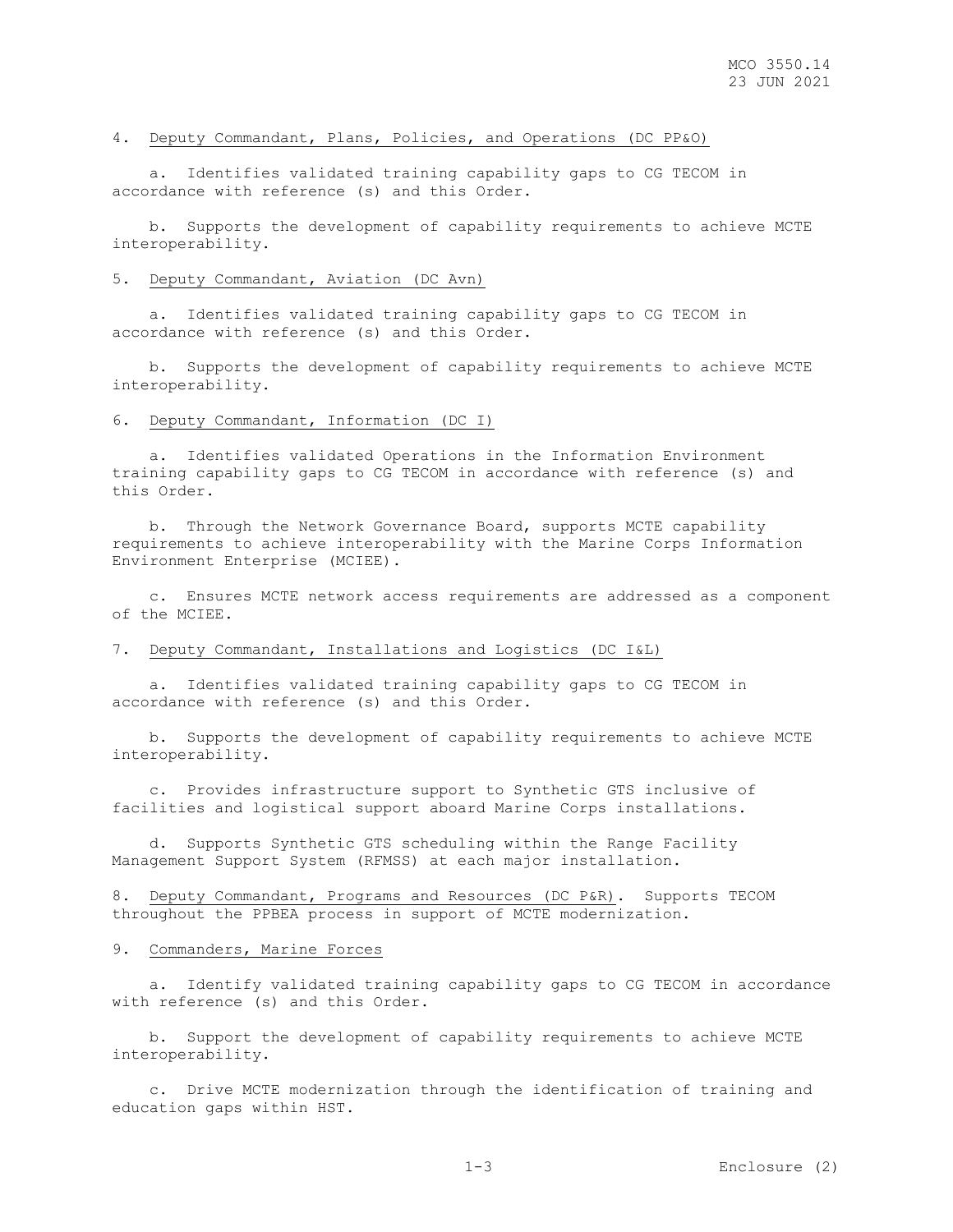d. Utilize RFMSS for Synthetic GTS scheduling at each major installation.

 e. Ensure expenses and contributions to readiness levels resulting from Synthetic GTS training are accurately captured within the Marine Corps Training Information Management System (MCTIMS) in order to ensure effective resourcing analysis and allocation.

# 10. Commander, Marine Corps Systems Command (MARCORSYSCOM)

 a. Determine the appropriate manpower and training analysis to be conducted based upon standard or nonstandard training elements to meet specific training requirements. Synthetic GTS referenced within this Order are considered nonstandard training systems. Definitions of standard and nonstandard training systems are stated below.

 (1) Standard Training System. A training solution developed and / or acquired for use with a specific system (e.g., weapons platform, vehicle), family of systems, or item of equipment (including subassemblies and components). Standard Training Systems may be stand-alone, embedded, or appended.

 (2) Nonstandard Training System. A training solution developed and / or acquired independent of, and not directly associated with, a specific weapon system or other item of equipment. Nonstandard training systems may support general military training, system-specific, and non-system specific training requirements.

 b. Exercise management authority and accountability for assigned Marine Corps acquisition programs.

 (1) Designate Program Manager Training Systems (PM TRASYS) as the MARCORSYSCOM program manager with responsibility for accomplishing program objectives, manpower and training analyses, acquisition, contract support, and total life cycle management of nonstandard training systems, to include training aids, devices, simulators, and simulations.

 (a) PM TRASYS is responsible for establishing the configuration management of the functional, allocated, product and Acquisition Program Baselines for nonstandard training systems and maintaining them throughout the acquisition and system life cycle.

 (b) PM TRASYS retains the authority and responsibility for approving any design changes, to include hardware and software, that affects the system's ability to meet specification requirements or change its configuration baseline.

 (2) Other MARCORSYSCOM Program Managers have the responsibility for manpower and training analyses, acquisition, and life cycle management of standard training system solutions to support their respective programs.

 c. Support all identified aspects of the FEA, the conduct of the Military Utility Assessment (MUA), the conduct of the Field User Evaluation (FUE), and the conduct of the Training Effectiveness Evaluation (TEE), in coordination with TECOM, as required, throughout each program life cycle.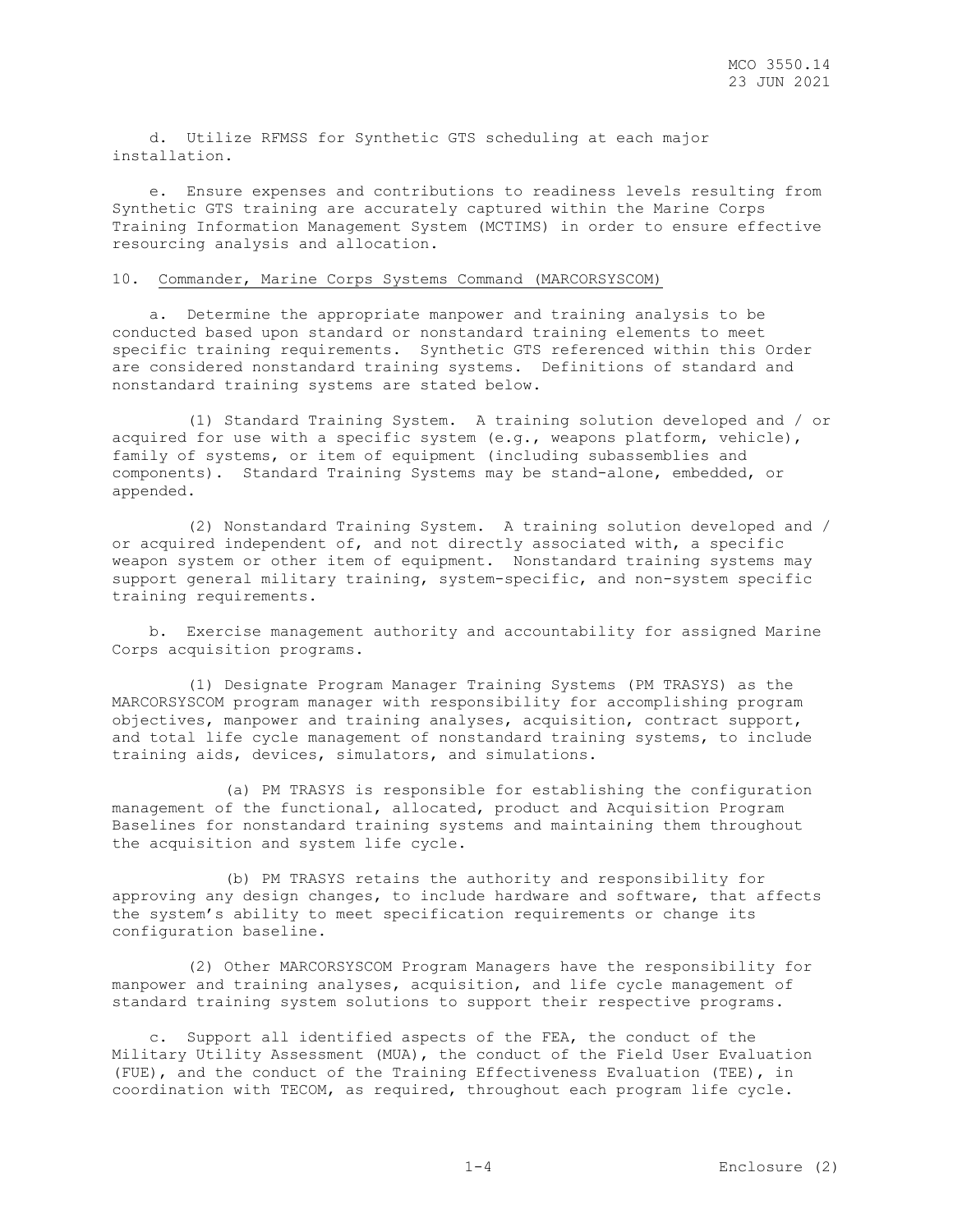#### Formulating Requirements

# 1. Capabilities Based Assessment (CBA)

 a. The Marine Corps CBA process, defined within reference (l), is a deliberate and integrated enterprise process through which the Total Force conducts capabilities analysis, gap analysis, solutions analysis, and risk analysis.

 b. TECOM Resource Sponsors and functional area SMEs will proactively engage in the CBA process to ensure potential materiel training system requirements are identified and addressed in a timely manner well in advance of fielding.

 (1) This engagement will require consistent Command representation as well as SME participation to maintain visibility on all identified capabilities, gaps, solutions, and risks to identify potential impacts to TECOM and / or service-level training requirements.

 (2) A Training System Requirements Analysis (TSRA) will be completed to determine if a materiel training system is required. If so, a simplified Training Device Decision Coordinating Paper (TDDCP) will be developed to identify alternative solutions, projected acquisition costs, and anticipated sustainment costs.

 c. TECOM will continue to serve as the Training and Education pillar representative within the Total Force Structure Process, defined within reference (m), via the DOTMLPF-C WG.

 d. Designated TECOM representatives will monitor new initiatives presented via the Urgent Needs Process (UNP) and the Deliberate Universal Needs Statement (DUNS) process.

 (1) The UNP synchronizes accelerated requirements, resourcing, and acquisition processes to distribute mission-critical warfighting capabilities more rapidly than the deliberate processes permit.

 (2) As such, anticipated Synthetic GTS require the same scrutiny as that of an operational capability to inform TECOM resource decisions. To this end, PM TRASYS will conduct a TSRA / TDDCP (as required) to identify training system alternatives, acquisition costs, and anticipated sustainment costs.

#### 2. Requirements Transition Process

a. The RTP is defined within reference (n).

 b. Led by the Capabilities Development Directorate, DC CD&I, RTP is focused on requirements development and transition via Joint Capabilities Integration and Development System documentation and Business Capabilities Acquisition Cycle documentation to ensure valid and approved requirements are transitioned between DC CD&I and MARCORSYSCOM or Program Executive Office Land Systems (PEO LS).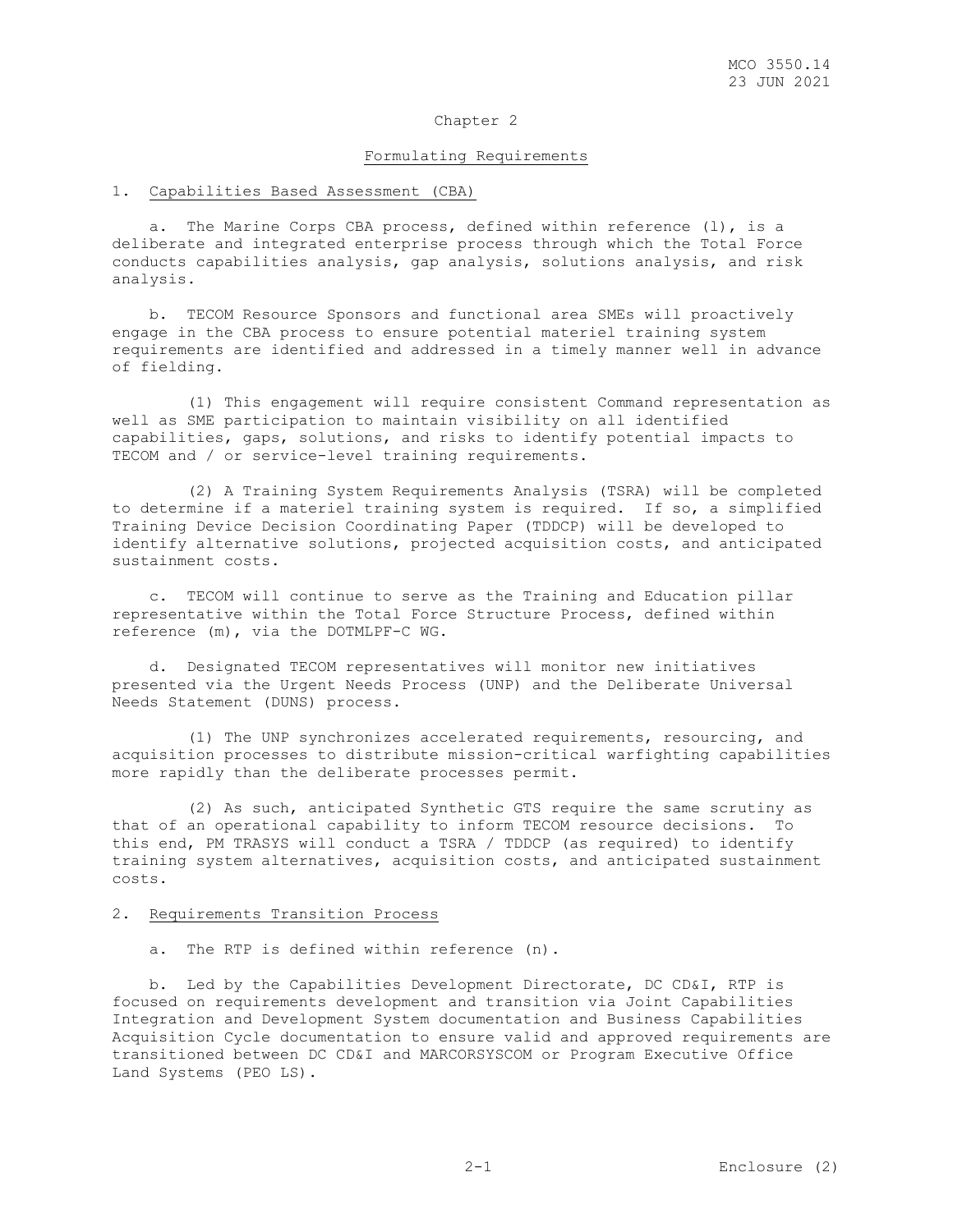c. RTP 1.0 consists of the formal request for SME support from MARCORSYSCOM to assist the capability developer in drafting a requirements capability document. For a training device, PM TRASYS will conduct an FEA. TECOM will actively participate (For Action) in the process when drafting a Capabilities Development Document (CDD). The CDD will be based upon the results of the FEA.

 d. RTP 2.0 includes formal staffing of the requirements document. RTP 2.0 will also drive the need for a draft Accreditation Plan, initiated by TECOM, while a draft FEA Report will be submitted by MARCORSYSCOM. RTP 2.5, which consists of a formal document review by the affected acquisition command following the staffing process, will also trigger the need for the Final Accreditation Plan.

 e. RTP 3.0 is the formal transition of the validated capability document from the capability developer to the respective acquisition command.

## 3. Determining Service-Level Training Requirements

 a. When a new initiative is identified via the CBA Process or DOTMLPF-C WG, TECOM will gain the appropriate insight, awareness, and visibility needed to inform initial decisions.

 b. When appropriate, as determined by the Resource and Requirements Sponsor and the Program Manager, an FEA will be planned and initiated to determine / validate the following:

- (1) Impacted T&R communities;
- (2) Anticipated Mission Essential Tasks and T&R events;
- (3) Proposed new T&R events, as required.

#### 4. Front End Analysis

 a. The FEA is defined as a structured process used to examine Manpower, Personnel, and Training (MPT) requirements and identify alternative approaches to training tasks. Reference (o) outlines policy for MPT requirements for Navy and integrated Navy and Marine Corps programs.

 b. MPT requirements related to all Marine Corps acquisition programs are addressed within Chapter 8 of reference (m).

 c. The MPT Plan aims to "identify manpower, personnel, and training requirements including: concepts, strategies, constraints, risks, data, resources, and guides manpower, personnel, and budget submissions." Specific to Synthetic GTS, the training system is the operational capability; therefore, these actions must take place early in the capability development process via an FEA.

 d. The FEA process identifies associated tasks, determines required knowledge and skills, assesses potential instructional learning technologies, required training system attributes and provides cost and schedule comparisons for feasible alternatives. Acquisition decisions must be made based on a rigorous FEA process that provides early insight into these MPTrelated items. FEA results will inform T&R standards and the accreditation plan.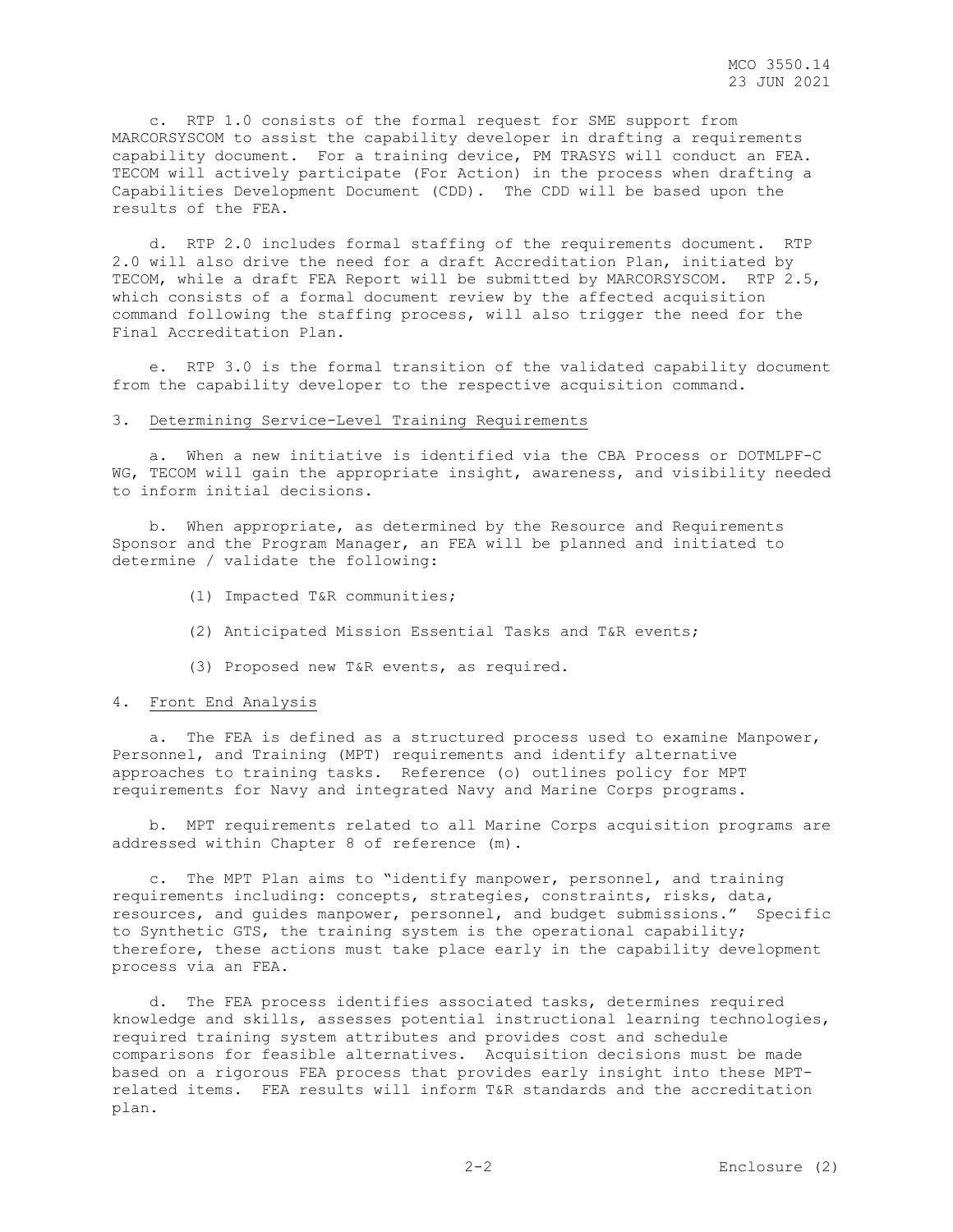#### Ensuring Training Effectiveness

1. Background. To ensure a Synthetic GTS will support training requirements, a series of tests will be conducted prior to full fielding. In doing so, TECOM will ensure the training system meets a minimum training standard, under various conditions, in accordance with applicable T&R tasks in advance of fielding. These tests consist of the Military Utility Assessment (MUA), the Field User Evaluation (FUE), and the Training Effectiveness Evaluation (TEE).

#### 2. Military Utility Assessment

a. The Marine Corps will conduct a MUA on training system prototypes.

 b. Detailed execution will be the result of the MUA Plan, which will be shaped at the onset of the FEA.

 c. The conduct of the MUA will be a coordinated effort between the Resource and Requirements Sponsor and the Program Manager.

 d. Per reference (p), the MUA provides a determination of how well a capability or system in question responds to a stated military need, to include a determination of its potential effectiveness and suitability in performing the mission. Military utility is measured against the operational concept, operational effectiveness, safety, security, and cost / worth.

 e. Related to training systems, the MUA will focus on demonstrating value toward training effectiveness. Training effectiveness is unique to each system. Determining appropriate training effectiveness metrics will be identified within the FEA.

 f. A MUA is conducted when a new training modality is being considered, such as an augmented reality head-mounted display.

 g. The MUA is conducted as early as possible in the development process to help determine the technological readiness level of the proposed solution.

 h. The MUA is conducted with representatives of the intended training audience in a structured environment, likely at the user's home-station.

 i. Military utility estimates form a rational basis for making investment decisions.

#### 3. Field User Evaluation

 a. Upon successful completion of system verification testing and a system verification review, a FUE will be performed. The conduct of the FUE will be a coordinated effort between the Resource and Requirements Sponsor and the Program Manager.

 b. Per reference (q), a FUE is a "developmental test conducted using representative operators… and typically conducted to help define system requirements."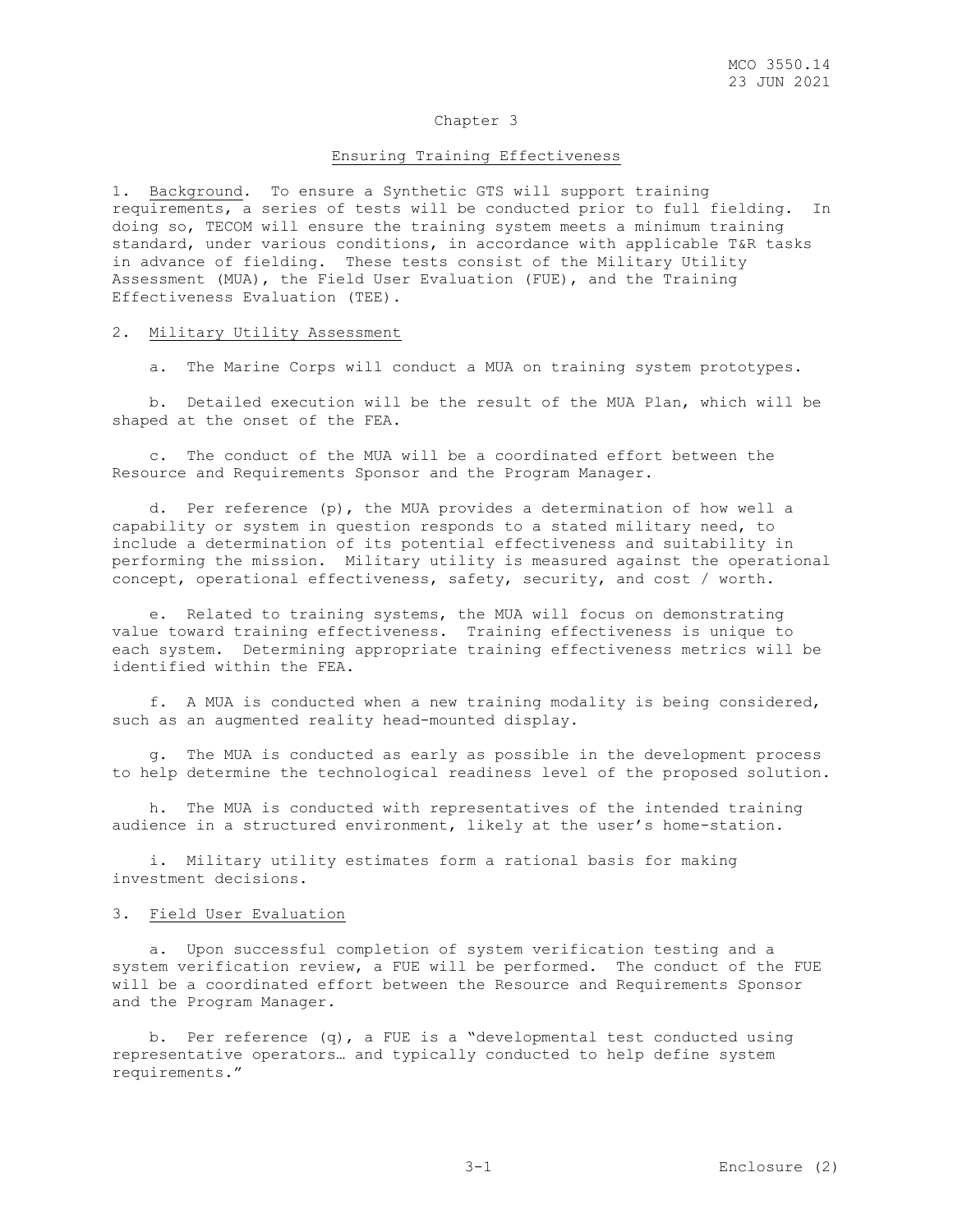c. Usability testing may be incorporated within the FUE to "evaluate the system's ability to accurately and efficiently aid the operator in performing required tasks."

 d. The structure and execution of the FUE will focus upon the criteria specified in the training system Accreditation Plan developed in concert with the FEA.

 e. All FUEs will include a FUE Plan prior to execution and a FUE Report upon conclusion.

 f. The FUE Report will be used as input into the training system accreditation decision process.

#### 4. Training Effectiveness Evaluation

 a. Reference (o) defines the TEE as an analysis of training capability and potential value of a training system in enabling students to execute identified T&R tasks to standard.

 b. The TEE, shaped by a TEE Plan, consists of various components addressing training effectiveness.

 (1) A TEE Plan is a plan for evaluating the effectiveness of a training system in meeting its criteria for specific training objectives.

 (2) The TEE Plan addresses host activity and location of training site(s), identification of lead and supporting organizations and personnel, students and support personnel, and the "ready for training date," which is synonymous with the Initial Operating Capability date within the Marine Corps.

 (3) The TEE Plan addresses the evaluation strategy, system description, evaluation goals, associated T&R tasks and impacted communities, applicable training scenarios (as part of a TSP), data collection procedures, schedule, and additional resources needed to conduct the TEE.

 c. The initial TEE is typically performed within six months of initial fielding and more than one TEE will likely take place within a program life cycle to ensure the value of the training system. The conduct of the TEE will be a coordinated effort between the Resource and Requirements Sponsor and the Program Manager.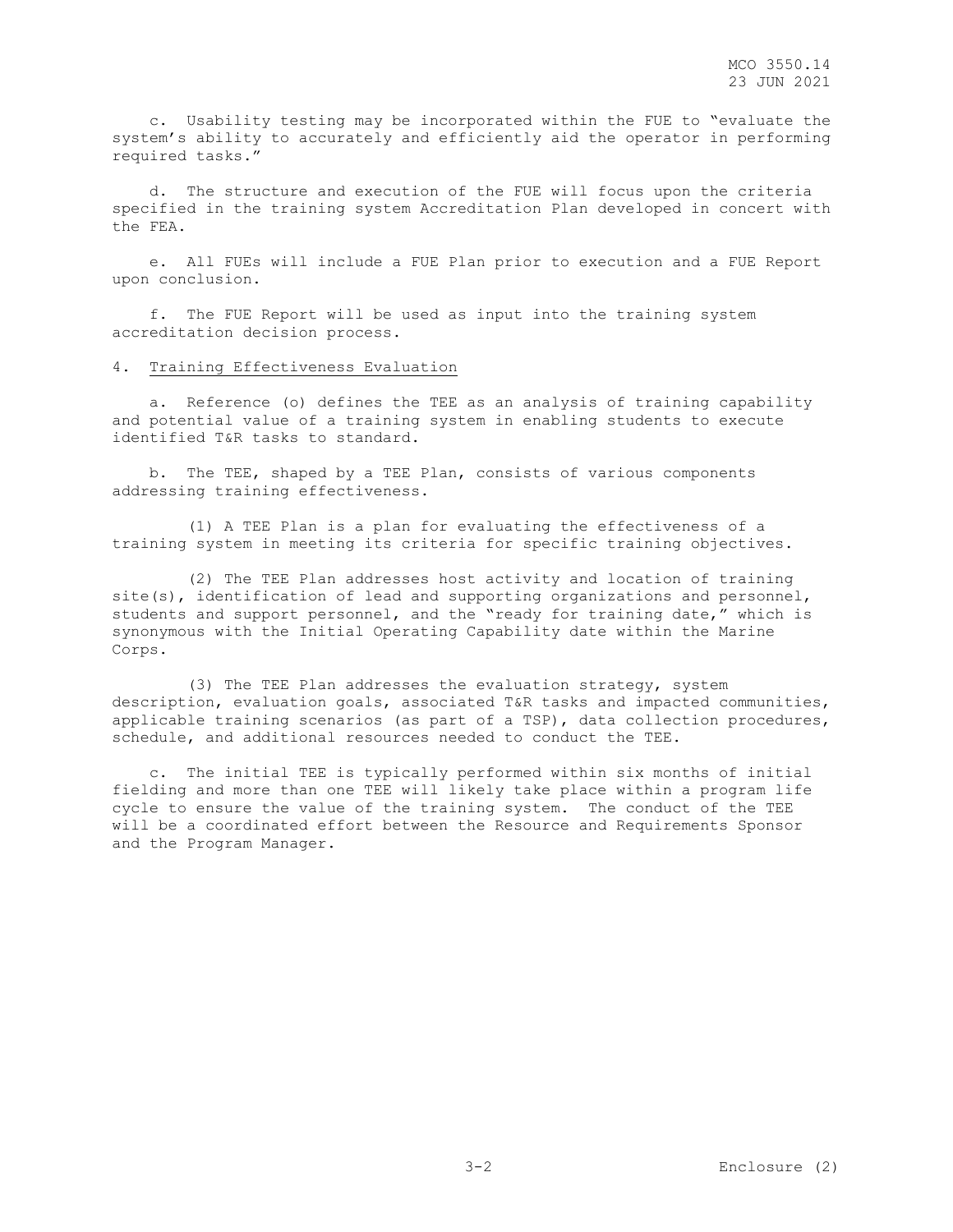#### Training System Accreditation

# 1. Verification, Validation, and Accreditation (VV&A)

 a. Synthetic GTS Accreditation will leverage the verification and validation steps from the systems engineering process.

b. The VV&A process, as defined within reference  $(r)$ , is specific to Modeling and Simulation systems and primarily focused on system attributes.

 c. The purpose of the VV&A is to ensure the development of correct and valid simulations; to include the model within the simulator, and determine if the simulation is sufficient to meet a need. Related to Synthetic GTS, VV&A aims to ensure the training system will meet its intended purpose.

 d. The VV&A process is initiated by the development of an Accreditation Plan by the Resource Sponsor.

 e. System Verification and Validation must be conducted to evaluate the correctness of the underlying simulations.

 f. The MUA and FUE play important roles within VV&A by determining if the training system is a valid system to meet the training system requirements identified in the FEA – a key contributor to an accreditation decision.

# 2. Verification

 a. Verification is the formal test / review process that determines if the system accurately represents the developer's conceptual description and specifications.

 b. Successful Verification means that the system functions as stated and aims to answer the question: Did we build the training system correctly? Verification is the responsibility of the Program Manager.

## 3. Validation

 a. Validation is the formal test / review process that determines the degree to which a training system provides an accurate representation of the real world from the perspective of the intended use.

 b. Validation measures how closely the training system looks and acts like the real thing (e.g., operationally representative) in the context of the training objectives.

 c. Validation aims to answer the question: Did we build the right training system?

d. Validation is the responsibility of the Program Manager.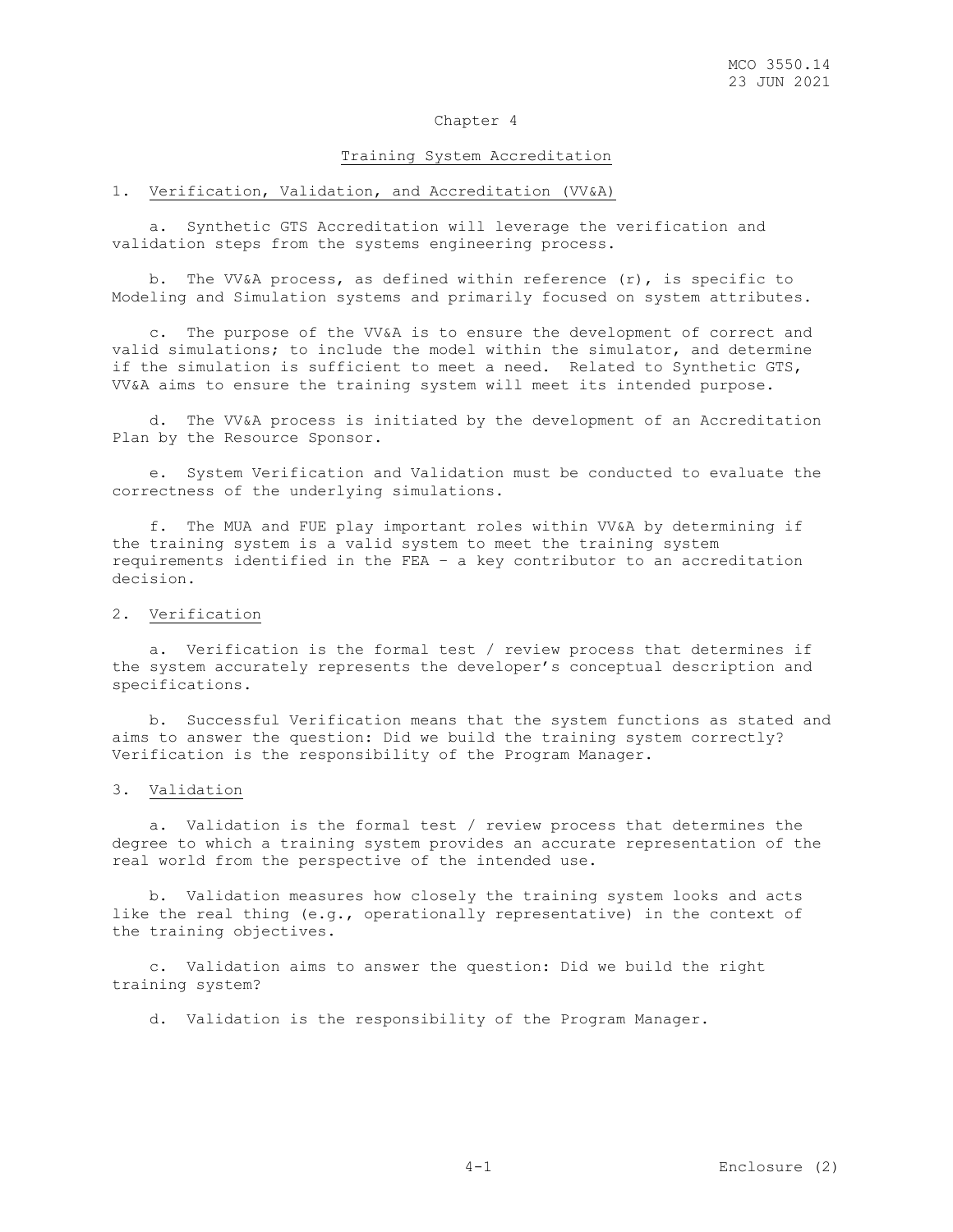# 4. Accreditation

 a. Accreditation is the official certification that a training system is acceptable for use for a specified purpose. Accreditation aims to answer the question: Should the training system be used to support training?

b. Accreditation begins with an Accreditation Plan.

 (1) This plan is informed by FEA results, establishes the inputs (e.g., T&R events and FUE Report), criteria, and measures that must be provided to inform the accreditation decision.

 (2) This should include expected outcomes and the types of recommendations derived from the supporting test events.

c. Accreditation is the responsibility of the Resource Sponsor.

 d. Successful accreditation suggests a training system is or has been adequately designed to meet a specified purpose, fulfilling a training gap.

e. The accreditation authority is CG TECOM.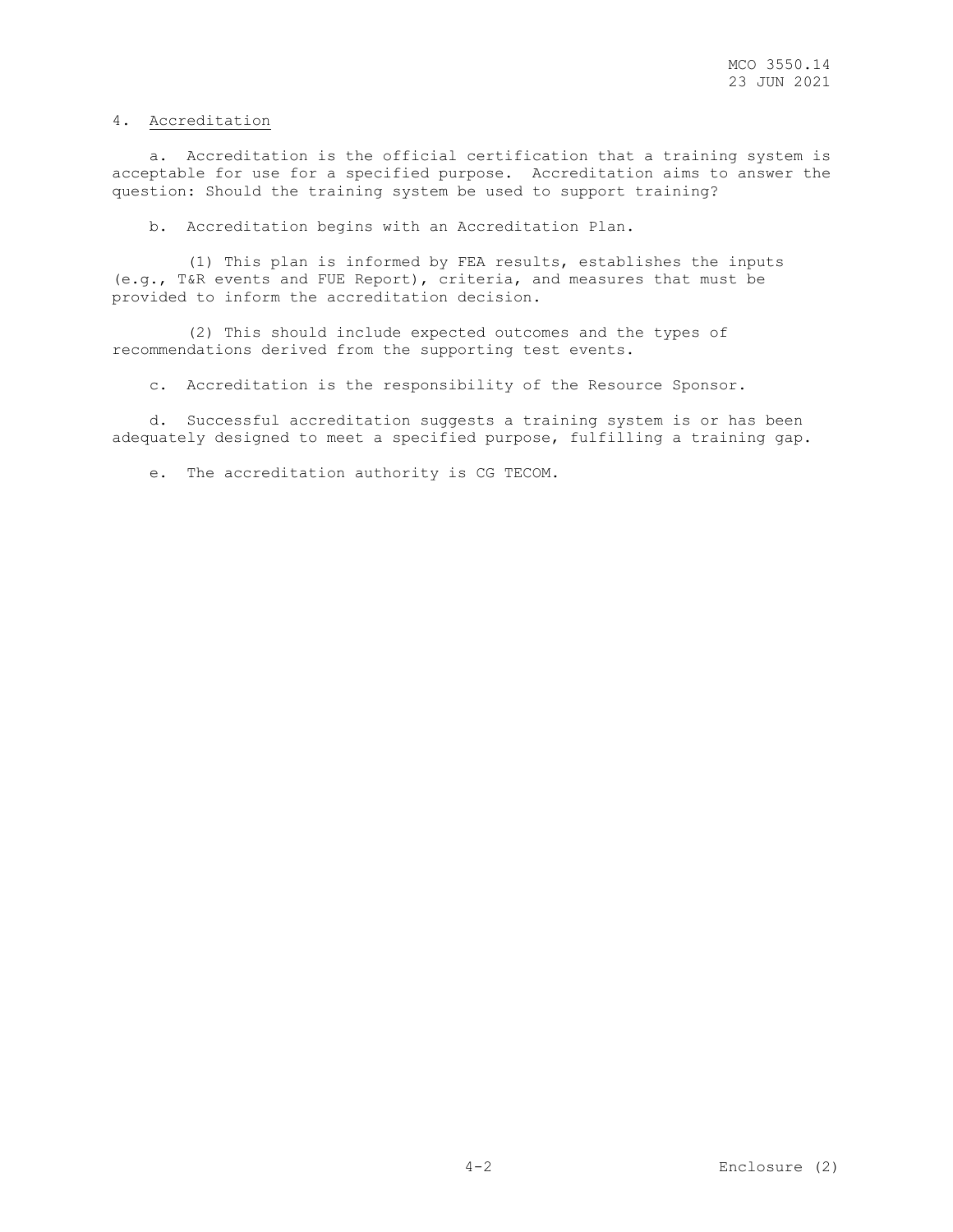#### Sustainment and Modernization

## 1. Divest to Invest Strategy

 a. If a training system does not add value, has become outdated, or has lost its relevance and / or technological edge, the Resource Sponsor must assess the system's anticipated future utility to determine the need to modernize the system, or divest of the system for re-investment of associated resources elsewhere.

 b. Re-investment may apply to system modernization or capability refresh internal or external to the respective program.

 c. TECOM and the user community must routinely seek to determine training system utility related to existing capabilities and operational demands.

 (1) The stakeholder community must assess the anticipated skill proficiency gains realized as a result of utilizing the training system, while the resource sponsor determines if those gains are justifiable from a cost perspective. If not, the Resource Sponsor and Program Manager must take action.

 (2) Resource Sponsors must remain aware of the impact of their program(s) and be prepared to make resource recommendations to DC P&R based upon potential performance shortfalls.

 d. Investment / Divestment decisions require stakeholder engagement to include the FMF to gain a qualitative insight on training system utility, DC I&L to inform facilities support and logistical implications, and DC P&R to document the reallocation of resources and the justification of that decision.

# 2. Informing a Utility Score

 a. The metrics identified below are intended to serve as an example that broadly applies to all training systems supporting investment / sustainment decisions related to fielded capabilities. TECOM will utilize these metrics to inform resource decisions related to TECOM-sponsored Synthetic GTS.

- (1) Expected Utilization
- (2) Total Capacity
- (3) Actual Utilization
- (4) Expected Utilization Achieved
- (5) Student Performance
- (6) Cost

 b. Expected Utilization: Expected Utilization is determined by system, unit type, and location.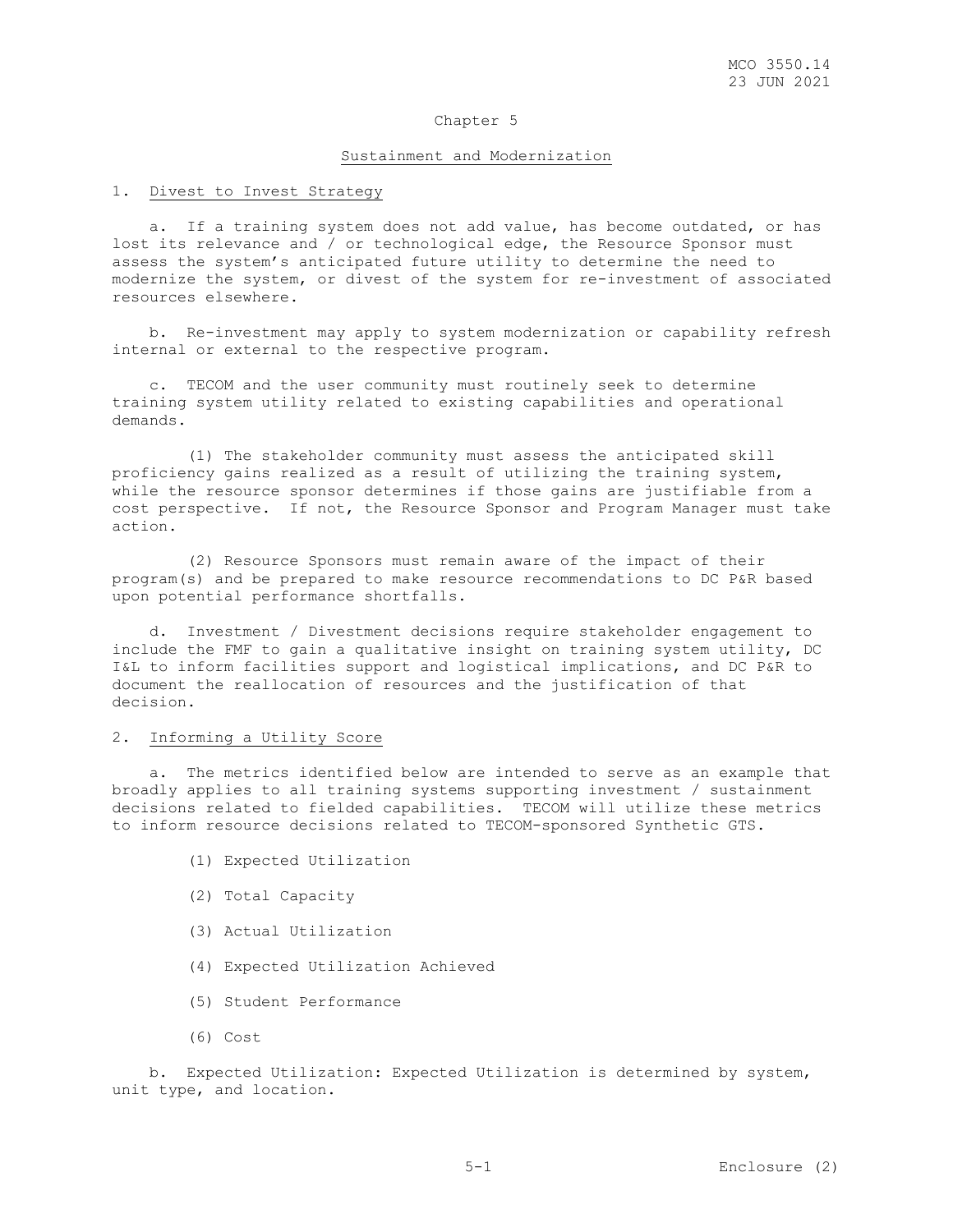(1) How many students are expected to utilize the system?

 (2) This is more than demand; expected utilization determines what unit types should utilize the training system, what T&R events are supported, and their associated sustainment interval.

 (3) Expected Utilization serves as a predictor of demand by number of supported units, by system, and by site.

 c. Total Capacity: Total Capacity is determined by system capabilities and system quantity for each location.

(1) How many students does the system support by location?

 (2) Synthetic GTS will leverage Range and Training Area estimates reflected within reference (s), which establishes a Marine Corps standard of 242 training days available per year.

 (a) This number is determined by subtracting all weekends, federal holidays, and additional days for inclement weather and maintenance.

 (b) Capacity for one training system is determined by considering 242 eight-hour training days per year.

 (c) Anomalies may exist, but surge requirements are included in this estimate over the course of one year.

 (d) If the Total Capacity is less than the Expected Utilization, this is an indicator that additional systems are needed; however, Expected Utilization Achieved should also be considered.

 d. Actual Utilization: Actual Utilization is reported using the same metrics as Expected Utilization and Total Capacity.

(1) How many students used the system at each site?

 (2) This variable is unlikely to be greater than Total Capacity, and in many cases may be considerably less. Competing unit demands often affect Actual Utilization.

 (3) Of those units and supported T&R events described within Expected Utilization, this metric aims to determine how many Marines actually conducted training.

 e. Expected Utilization Achieved: Expected Utilization Achieved is determined by dividing Actual Utilization by Expected Utilization, reflected as a percentage.

 (1) This variable will be consolidated weekly, monthly, quarterly, and annually per fiscal year. In the near-term, utilization will be recorded and reported via RFMSS data and contract support. In a future state, utilization of all training systems will be ideally recorded within MCTIMS to tie resources to readiness.

 (2) This measure helps answer the question: Are we on target, below target, or above target per system, per location?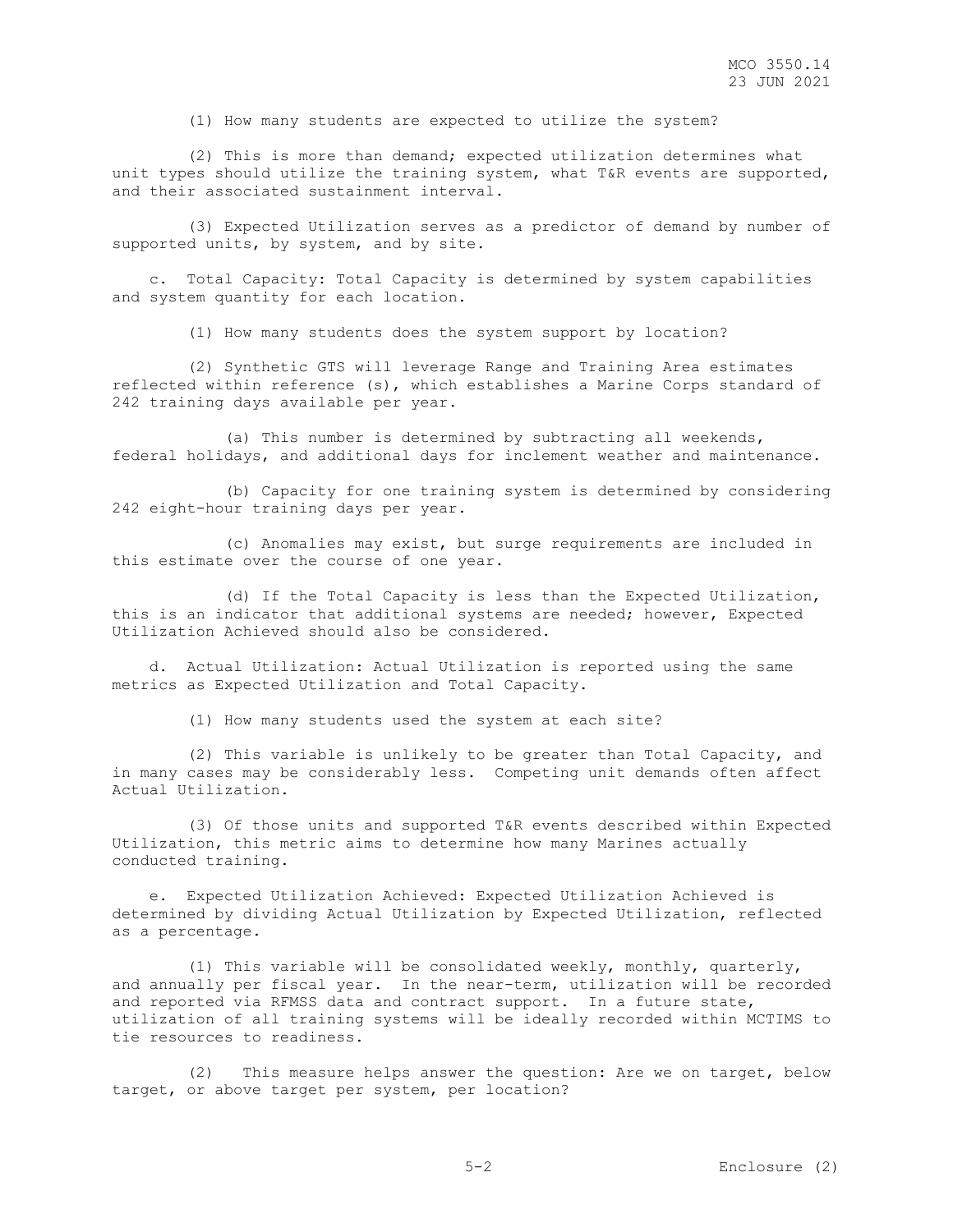f. Student Performance: Student Performance is determined by applying a quantitative performance assessment method to provide a quantitative score related to student performance.

 (1) Skill proficiency will be assessed and recorded during HST to inform program evaluation. Formative and summative assessment will be part of each course delivered across Synthetic GTS employed within HST.

 (2) The aim of recording student performance attributes within HST is to:

(a) Inform individual remediation requirements, and;

 (b) Aggregate the data to compare and contrast unit performance within SLTE.

 (3) Positive and negative trends will inform changes to existing curricula and ultimately inform resource decisions.

 g. Cost: Cost is determined by total operations and sustainment costs of each training system.

 (1) If multiple training systems are funded by the same funding source, they must be assessed independently to determine true cost.

 (2) Cost Savings and Cost Avoidance must also be considered when addressing Total Cost. What is the total annual operations and sustainment cost of a training system across all locations?

 (a) Cost Savings can be generally defined as budgeted expenditures that are unrealized and can, therefore, be used elsewhere as a result of a change to a plan or optimization. With respect to training systems, Cost Savings can be achieved if a training device has a known impact on the training timeline (e.g., the device has reduced the time required to achieve the required proficiency from 10 days to five days).

 (b) Cost Avoidance provides a means to measure the effect of reducing future expenses on total costs. In this context, Cost Avoidance refers to expenses that can be avoided through the use of a training system vice conducting live training. For example, fuel expended while learning to drive a vehicle, fuel expended driving a tactical vehicle to a range, ammunition savings, reduced wear and tear on tactical equipment, and reduced consumables are examples of costs that could be avoided while leveraging a training system. These costs avoided will be factored into the utility score.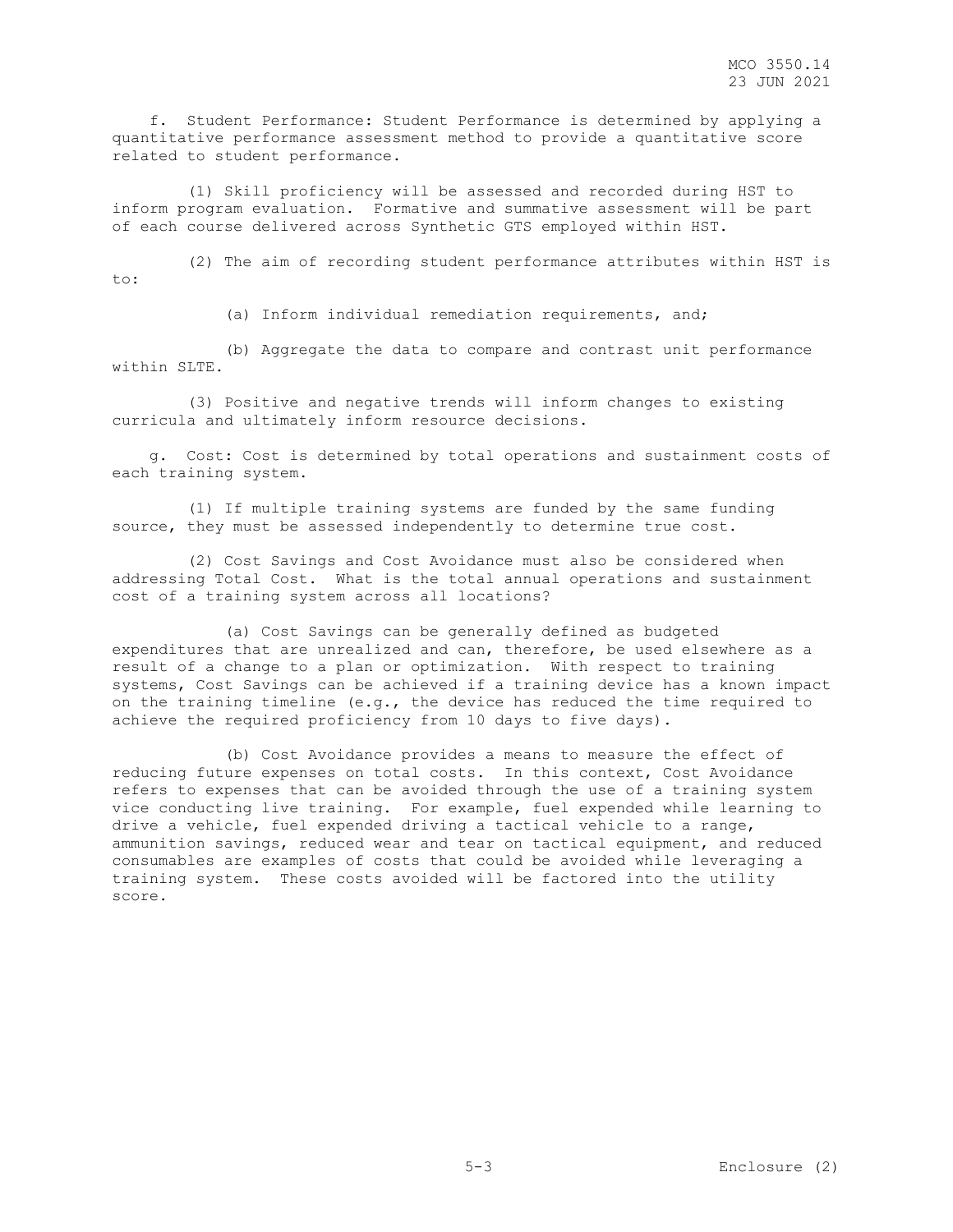#### Training and Support

1. Introduction. TECOM maintains an inherent responsibility to ensure training capabilities employed throughout the FMF are current, relevant, and support increased skill proficiency leading toward operational readiness. achieve this objective, TECOM will manage a comprehensive Synthetic GTS training program inclusive of instructional materials and operators / instructors to conduct training execution.

2. Instructional Systems Design. ISD efforts in support of TECOM-sponsored Synthetic GTS will be managed by TECOM. The requiring activity will nominate a Contracting Officer's Representative to the contracting activity. The nominee shall be qualified by training and experience commensurate with the responsibilities to be delegated. The organization that is funding ISD support from its operating budget is typically the requiring activity.

3. Training Execution. Training provided to the intended training audience in support of increased skill proficiency toward assigned T&R tasks will be resourced and developed by the resource sponsor.

 a. Training will include formative and summative assessment to record individual student performance. This will inform immediate, individual remediation requirements and inform program evaluation in the aggregate.

 b. Although these systems are resourced by TECOM, RTPD, which is not a Formal Learning Center, training execution will be guided by references (u) and (v).

 c. Associated curricula will be visited routinely based upon assessment and evaluation data indicative of positive and negative trends.

 d. Each Course Content Review Board (CCRB) will be led by TECOM and include stakeholder representation from TECOM, MARCORSYSCOM, DC I&L, applicable formal schools, FMF representatives, and other designated stakeholders, as required.

 e. Training execution will generally be managed by TECOM via contract support.

#### 4. Systems Support

 a. Systems Support is inclusive of infrastructure, facilities, and logistical support provided by the installations. Systems Support requirements will be coordinated by TECOM, DC I&L, and MARCORSYSCOM prior to system fielding.

 b. Changes to Synthetic GTS Support concepts will be planned and coordinated by TECOM, DC I&L, and MARCORSYSCOM for each change impacting training execution. Systems Support concepts will be routinely addressed via appropriate channels to ensure FMF awareness and contribution to the decision making process.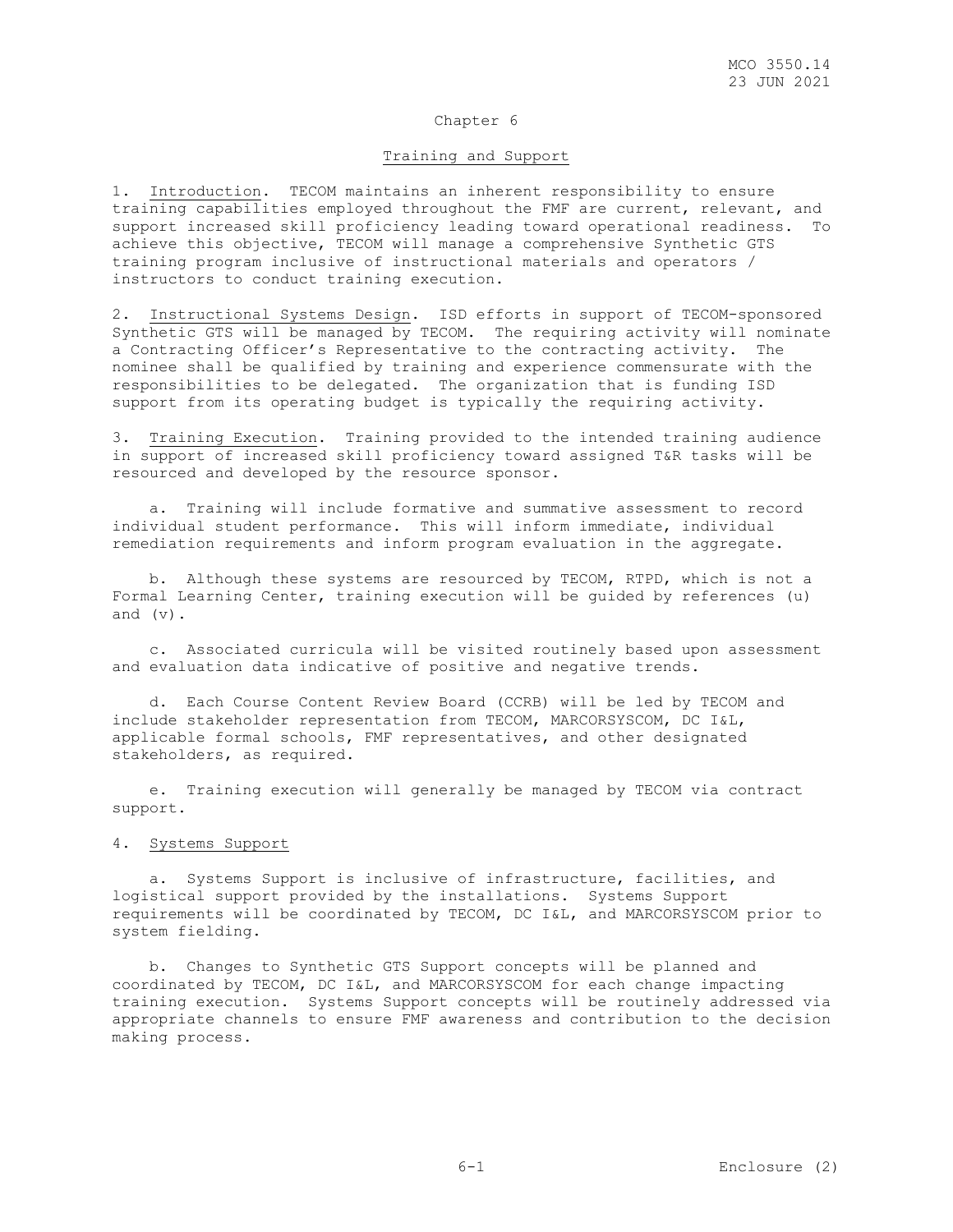#### Assessment and Evaluation

1. Introduction. The following methods outline TECOM's approach to conducting assessment and evaluation.

 a. To inform Return on Investment (ROI), the Marine Corps must conduct assessment of student performance and evaluation of training systems and programs.

 b. In the context of this Order, assessment refers to student performance (e.g., How well did the student or training audience perform?), while evaluation refers to the training instruction, system, or program (e.g., How well did the system support the training objectives? What was the impact as a result of the training?).

 c. Return on Expectations (ROE) is often described as the ultimate indicator of value because it is designed and implemented in close collaboration with those SMEs who will define what success looks like within their organization or community. These attributes can be seen as critical performance indicators or behaviors. Critical behaviors, when performed, produce results that are important to the organization or community, which, in turn determine the ROE for training and education programs.

 d. Training and Education Assessment is focused on student performance, and conducted in the form of a formative or summative assessment.

 (1) A formative assessment may be compared to a quiz, while a summative assessment could be compared to a final exam.

 (2) In the context of Marine Corps training, an example of a formative assessment may be a rehearsal at home station, while a summative assessment is ideally a culminating event, such as a live-fire event at a SLTE, or within a Marine Corps Combat Readiness Evaluation.

 e. Quantitative performance assessment at different intervals benefits the readiness of the unit. It also provides a means to measure performance at different stages of a "work-up" period or phases of unit composition based upon manpower strength.

 (1) Remediation is a must at all levels, and can be informed through quantitative performance assessment.

 (2) The underlying purpose of assessment is to gauge individual and unit performance rather than highlight imperfections.

 f. Evaluation, on the other hand, is for the training institution, from small unit leader, to training system Resource Sponsor, to formal schools and service-level training installations to determine the impact of the training curriculum or event.

 (1) Is the training capability having the desired impact (e.g., supporting increased skill proficiency and improved operational readiness)?

 (2) Training program evaluation is most often based upon the Kirkpatrick model, which includes four levels of evaluation. These are: 1)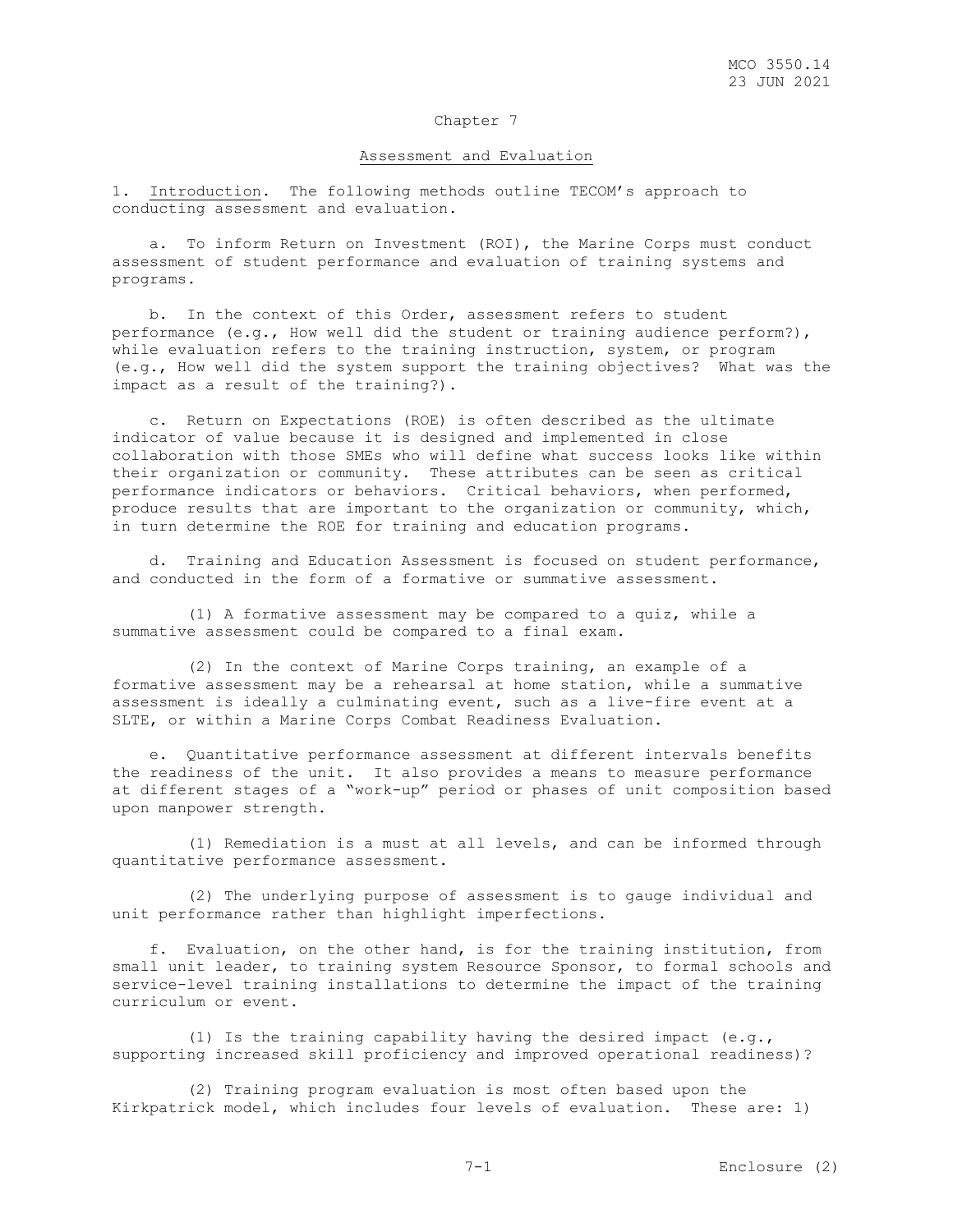student reaction; 2) knowledge, skills, and attitudes; 3) student behaviors; and, 4) results, or impact.

 (3) Formal Schools conduct evaluation at multiple levels of the Kirkpatrick model through the conduct of the CCRB, Institutional Effectiveness Processes, T&R Conferences, and addressing feedback from associated Operational Advisory Group(s). However, evaluation of HST capabilities presents a significant opportunity for service-wide improvement toward informing resource decisions based upon objective data.

 g. The Service maintains an inherent responsibility across the enterprise to seek improvement, add realism, and strive toward better training capabilities and experiences. TECOM will collect data to address the perspective of the student, the operator / instructor, and unit leadership to fully understand the user's perspective.

 h. Reference (t) provides TECOM guidance on the collection, synthesis, and reporting of data that will inform training and education programs and support service-level decisions while providing a ROI / ROE determination.

The collected and analyzed data, resulting from implementing the assessment and evaluation plan, establishes the basis for continuous improvement.

#### 2. Quantitative Performance Assessment

 a. When using a training system to support training, it should make us better; increasing skill proficiency and, therefore, operational readiness. Within a given T&R Manual, training systems, listed as a training resource, must be identified to support complete or partial task completion.

 b. To determine the benefits of a training system, the Marine Corps requires a quantitative means to do so.

 (1) At present, assessing student performance and evaluating training system effectiveness are both largely based on qualitative feedback.

 (2) While qualitative feedback is valuable, this subjective feedback, alone, does not provide the data necessary to prioritize and fund training capabilities, nor does it allow the Resource Sponsor to identify where improvements should be made. In cases where quantitative evaluation is not possible, leaders will continue to use qualitative feedback to evaluate program effectiveness, by exception.

 (3) The ROE approach outlined within reference (t) outlines the combined use of both qualitative and quantitative measures to provide a holistic and balanced evaluation of program benefits and effectiveness.

 c. By implementing a model to quantitatively assess student / unit performance, TECOM and unit commanders receive quantifiable evidence of unit improvement to complement subjective feedback. Quantitative Performance Assessment benefits unit commanders by providing comparable results of unit training to optimize remediation and drive improvements toward operational readiness across the training continuum.

 d. Consolidating student performance scores over time would indicate a correlation between student performance and the training objectives of the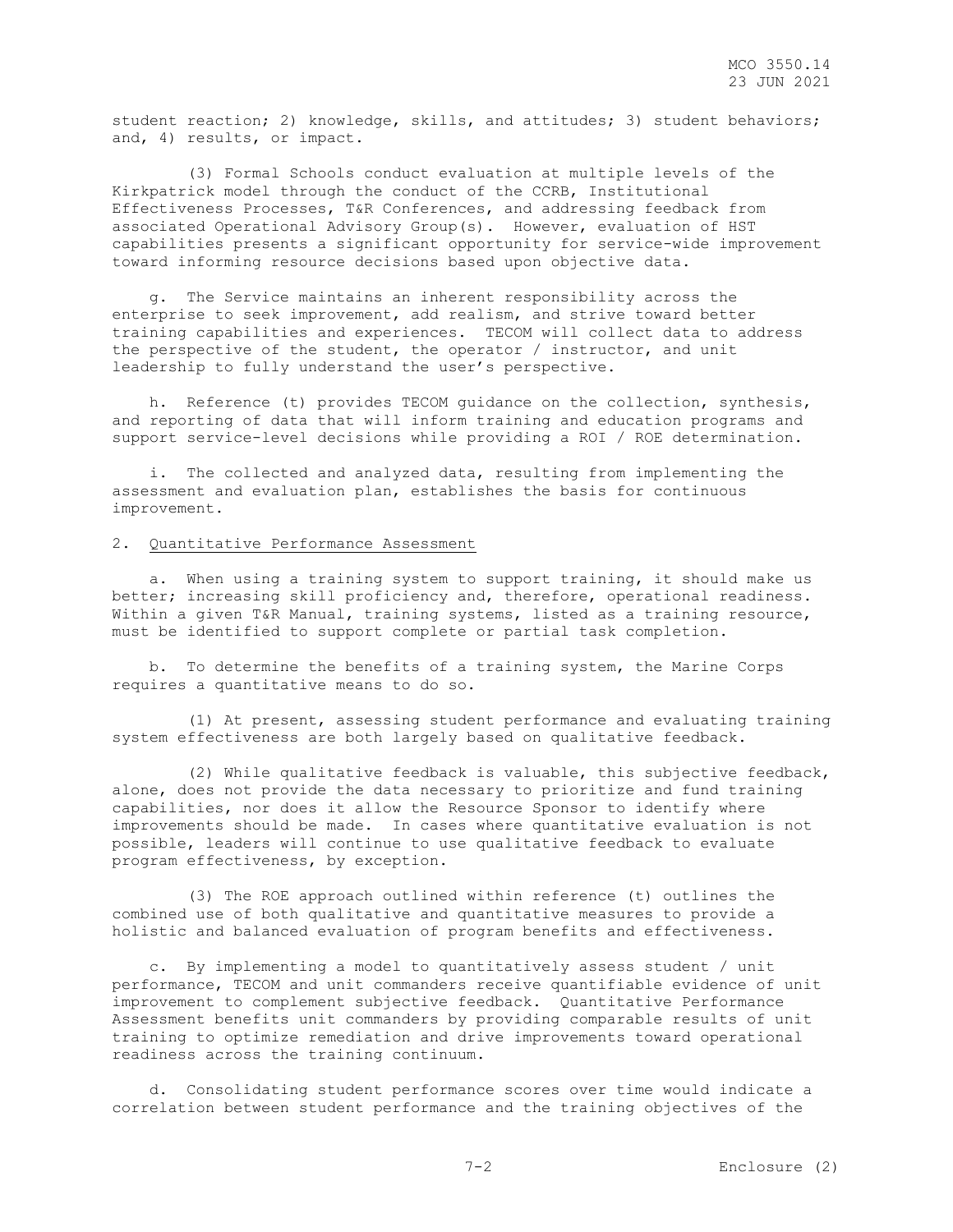supporting training system. A positive correlation would suggest the instruction is having the desired outcome, while a negative correlation, or no improvement, between utilization of a training system and student performance would suggest a need to determine the root cause, likely prompting the need to conduct an additional TEE.

#### 3. Comprehensive Training Assessment

 a. Assessment of a single training event may be approached from multiple perspectives based upon the desired outcomes.

 (1) For a routine, squad-level live-fire event, assessment can be conducted on the performance of the individual Marines, the fire team leaders, the squad leader, the platoon commander, supporting arms, or all of the above.

 (2) The training provider or unit leadership must determine if they are assessing skill proficiency of the primary training audience, the small unit leader, or the effects of the action.

 (3) Each T&R task has a technical aspect – are the minimum performance standards being met? This is important to fundamental skill development. Nobody is an expert the first time they perform a task, but can become proficient through repetition.

 (4) Each T&R task has a tactical aspect – Are we performing the task correctly?

 (5) Lastly, a T&R event resulting in observable effects can simply look at those desired effects to determine if the actions worked or not. Did the rounds hit the target?

 b. To conduct assessment in a comprehensive manner, all of these aspects must be considered to inform the following:

(1) Program evaluation seeking improvement upon existing training;

- (2) To address systemic trends;
- (3) To make a minor change in a course curriculum, or;

 (4) To conduct an analysis to make significant changes to an event or training program.

 c. Consideration must be given to multiple factors when identifying a trend based upon assessment and evaluation.

 (1) A trend, whether positive or negative, does not present itself unless the data is recorded and analyzed.

 (2) A trend is something repeated by a significant number of Marines and / or units and based upon data in the aggregate.

 (3) Functional SMEs must support policymakers, and vice versa, to determine the criteria against which trends are identified, and only then can training effectiveness be measured.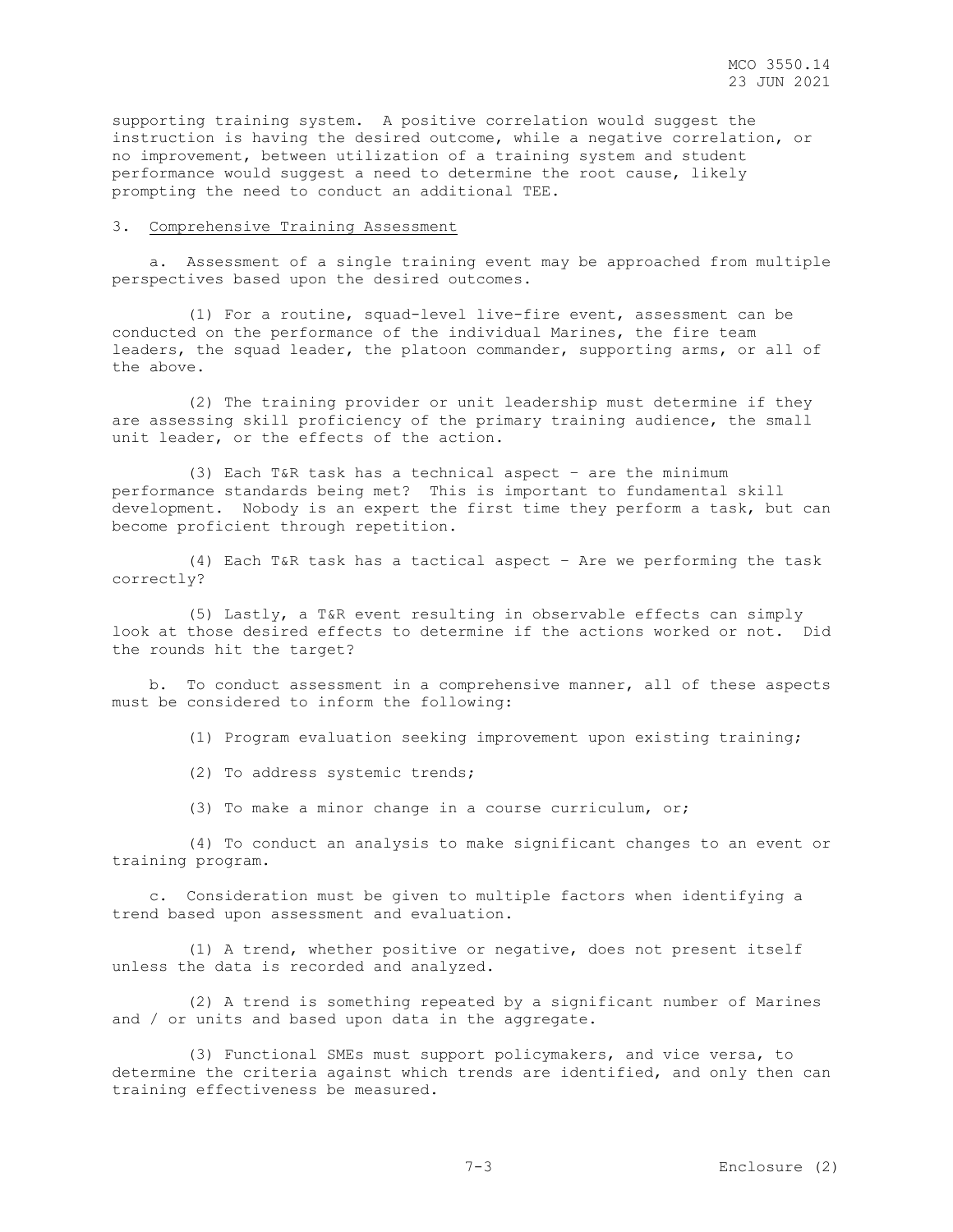#### Scheduling and Utilization

1. Objective. RFMSS will be utilized to schedule the use of Synthetic GTS and record utilization data required to inform resource decisions in accordance with reference (s). In a future state, MCTIMS would be the ideal system to record system utilization as a training resource and tie resources to readiness.

2. Background. In support of the Commandant's intent, a significant effort is currently underway to align property management and accountability of all TECOM-sponsored Synthetic GTS to TECOM.

a. In doing so, CG TECOM, and the Resource and Requirements Sponsor, will achieve visibility of Synthetic GTS to inform resource decisions throughout a system's life cycle.

 b. These actions provide TECOM with quantifiable data from which to conduct objective decision making aimed at sustainment and modernization of current capabilities.

3. Approach. TECOM will implement a standardized GTS nomenclature to uniquely identify an individual system and location for Synthetic GTS utilized across all installations.

 a. The nomenclature will be standardized as follows: "System Name-Number-Location." For example, the Facility Name field for the Supporting Arms Virtual Trainer (SAVT) located at Las Pulgas, Camp Pendleton will read "SAVT-001-PULGAS" in RFMSS.

 b. From RFMSS data, the TECOM resource sponsor will obtain the following:

(1) Specific System (e.g., SAVT-001-PULGAS)

- (2) Unit
- (3) Date Time Group Scheduled
- (4) Event Name (e.g., Call for Fire, FiST Team Operations, Patrolling, etc.)
- (5) Actual Utilization
- (6) Marines Trained

 (7) Instances of co-use, cancellations within 24 hours of the scheduled training event, and no-shows

 c. TECOM will resource additional RFMSS scheduling capacity across the installations to adequately support this requirement.

 d. Utilization prioritization will continue to be managed by the senior tenant command/activity at the installation or by the installation, itself.

e. Exceptions to RFMSS Scheduling: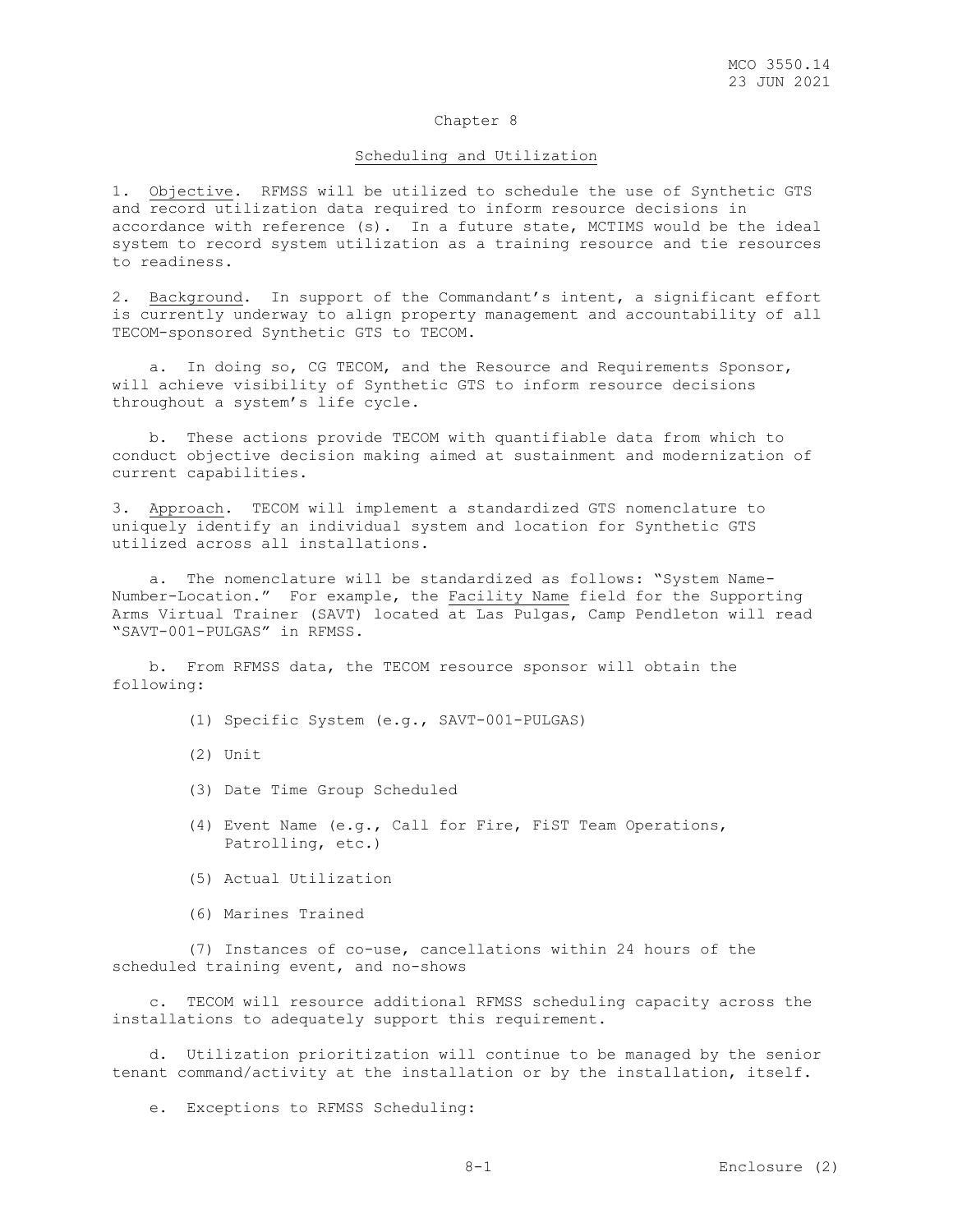(1) Any GTS residing within a Formal Learning Center (FLC) solely used by the FLC to support a Program of Instruction

 (2) Any GTS used solely by one unit (e.g., Gunnery Turret Trainer used solely by AA Bn or LAR Bn)

 (3) Marine Air Ground Task Force (MAGTF) Tactical Warfare Simulation (MTWS) System. MTWS does not require RFMSS scheduling as it is not directly employed by the end user. MTWS is employed by Exercise Design, Support, and Control personnel.

 (4) NOTE: All GTS users meeting this exclusion criteria will be required to report system utilization via separate correspondence.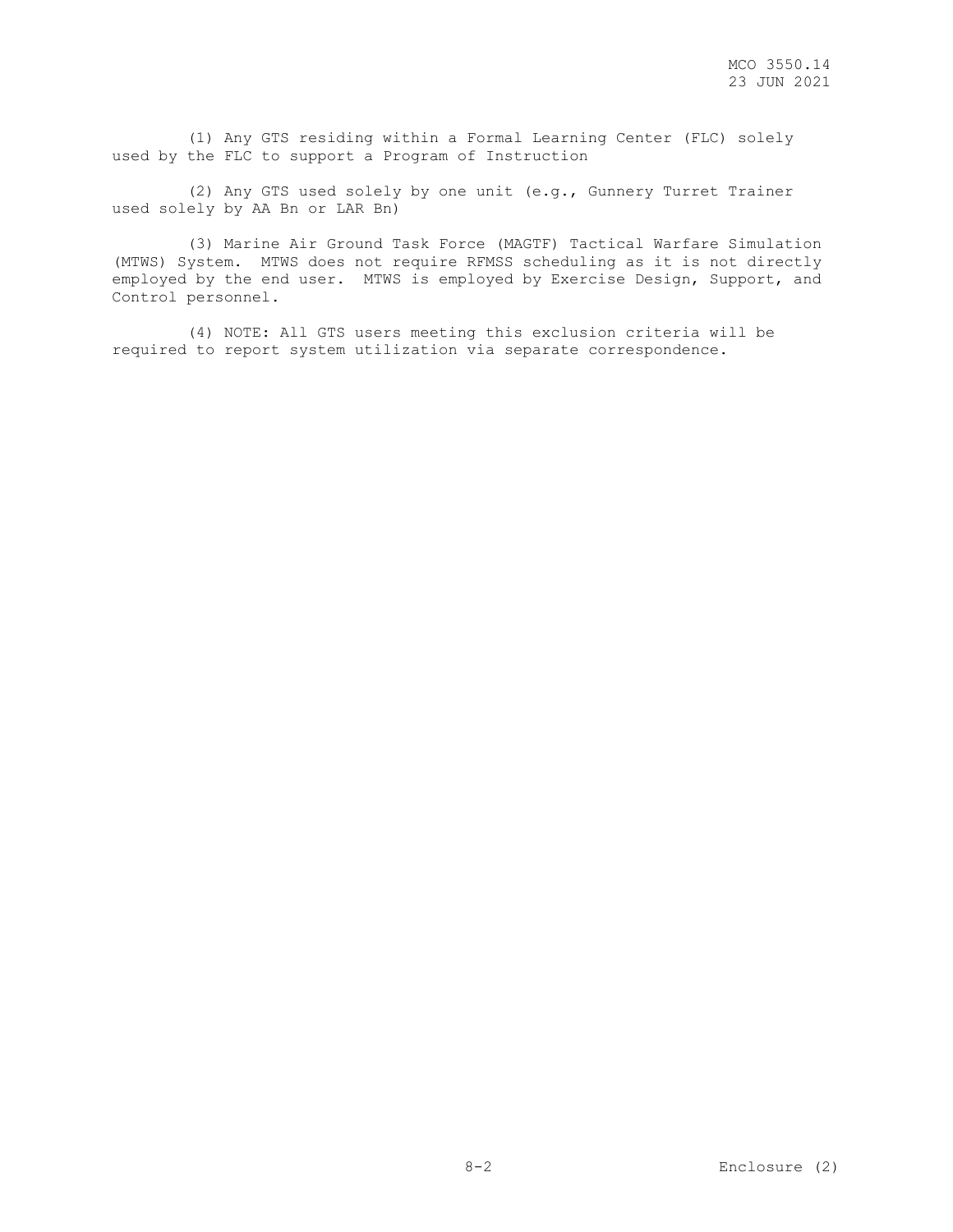# Appendix A

# Glossary of Acronyms and Abbreviations

| AA BN        | Assault Amphibian Battalion                     |
|--------------|-------------------------------------------------|
| CACCTUS      | Combined Arms Command and Control Training      |
|              | Upgrade System                                  |
| CBA          | Capabilities Based Assessment                   |
|              | Course Content Review Board                     |
| CCRB         |                                                 |
| CCS          | Combat Convoy Simulator                         |
| CG TECOM     | Commanding General, Training and Education      |
|              | Command                                         |
| DC CD&I      | Deputy Commandant, Combat Development and       |
|              | Integration                                     |
| DC I&L       | Deputy Commandant, Installations and Logistics  |
| DC P&R       | Deputy Commandant, Programs and Resources       |
| DON.         | Department of the Navy                          |
| DOTMLPF-C    | Doctrine, Organization, Training, Materiel,     |
|              | Leadership and Education, Personnel, and        |
|              |                                                 |
|              | Facilities with Cost Awareness                  |
| DVTE         | Distributed Virtual Training Environment        |
| ELT          | Entry Level Training                            |
| FEA          | Front End Analysis                              |
| FiST         | Fire Support Team                               |
| FLC          | Formal Learning Center                          |
| FMF          | Fleet Marine Forces                             |
| FUE          | Field User Evaluation                           |
| GTS.         | Ground Training Systems                         |
| HEAT         | HMMWV Egress Assistance Trainer                 |
| HMMWV        | High Mobility Multipurpose Wheeled Vehicle      |
| HST          | Home Station Training                           |
| ISD          | Instructional Systems Design                    |
| ISMT         | Indoor Simulated Marksmanship Trainer           |
|              |                                                 |
| JET          | JLTV Eqress Trainer                             |
| JLTV         | Joint Light Tactical Vehicle                    |
| JLVC         | Joint Live Virtual and Constructive             |
| LAR BN       | Light Armored Reconnaissance Battalion          |
| <b>LVC</b>   | Live, Virtual, and Constructive                 |
| MAET         | Modular Amphibious Egress Trainer               |
| MAGTF        | Marine Air Ground Task Force                    |
| MAGTFTC      | Marine Air Ground Task Force Training Command   |
| MARCORSYSCOM | Marine Corps Systems Command                    |
| MCDT         | Marine Corps Driver Trainer                     |
| MCIEE        | Marine Corps Information Environment Enterprise |
| MCTE         | Marine Corps Training Environment               |
| MCTIMS       | Marine Corps Training Information Management    |
|              | System                                          |
| MET          | MRAP Egress Trainer                             |
| MPT          | Manpower, Personnel, and Training               |
| MRAP         | Mine-Resistant Ambush Protected                 |
|              | MAGTF Tactical Warfare Simulation               |
| MTWS         |                                                 |
| MUA          | Military Utility Assessment                     |
| ODS          | Operator Driver Simulator                       |
| PII          | Personally Identifiable Information             |
| PM TRASYS    | Program Manager, Training Systems               |
| PPBE         | Planning, Programming, Budgeting, and Execution |
| <b>RFMSS</b> | Range Facility Management Support System        |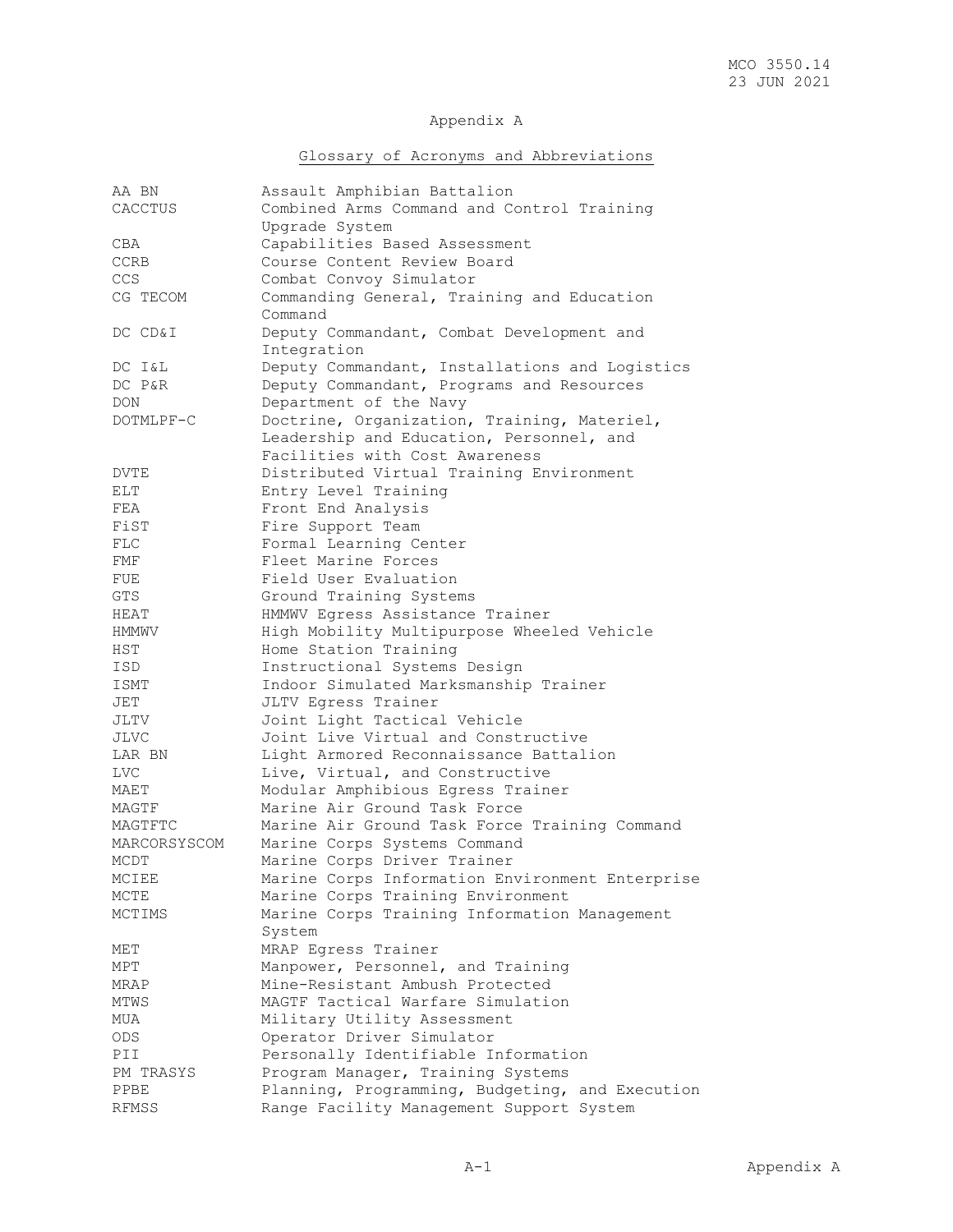| <b>ROE</b> | Return on Expectations                      |
|------------|---------------------------------------------|
| <b>ROI</b> | Return on Investment                        |
| RTP        | Requirements Transition Process             |
| RTPD       | Range and Training Programs Division        |
| SAVT       | Supporting Arms Virtual Trainer             |
| SLTE       | Service Level Training Event                |
| SME        | Subject Matter Experts                      |
| SVET       | Submerged Vehicle Egress Trainer            |
| SWET       | Shallow Water Eqress Trainer                |
| T&R        | Training and Readiness                      |
| TDDCP      | Training Device Decision Coordinating Paper |
| TEE        | Training Effectiveness Evaluation           |
| TSRA       | Training System Requirements Analysis       |
| UNP        | Urgent Needs Process                        |
| VV&A       | Verification, Validation, and Accreditation |
| WG         | Working Group                               |